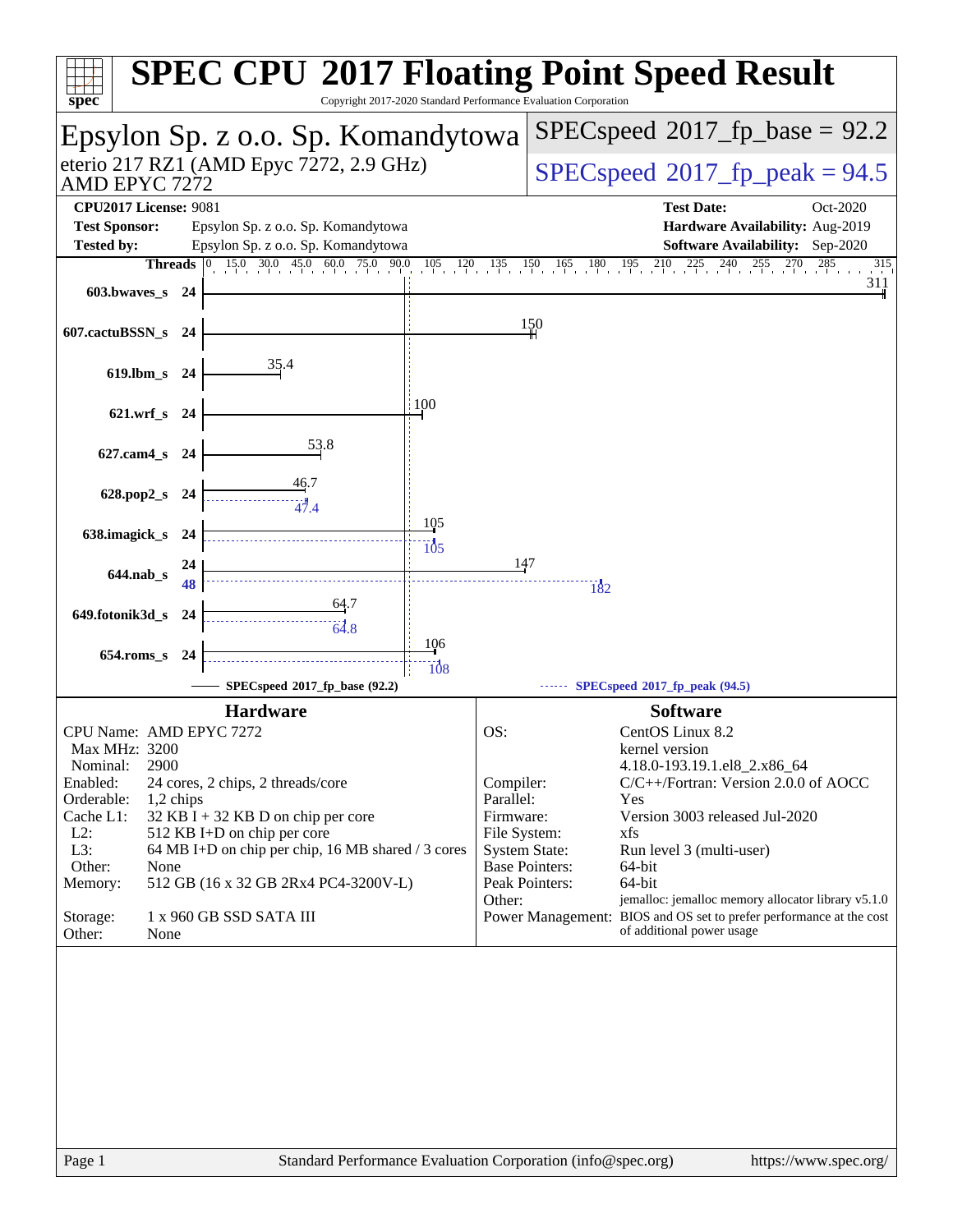

Copyright 2017-2020 Standard Performance Evaluation Corporation

#### Epsylon Sp. z o.o. Sp. Komandytowa<br>eterio 217 RZ1 (AMD Epyc 7272, 2.9 GHz) AMD EPYC 7272  $SPECspeed*2017_fp\_peak = 94.5$  $SPECspeed*2017_fp\_peak = 94.5$  $SPECspeed*2017_fp\_base = 92.2$  $SPECspeed*2017_fp\_base = 92.2$ **[CPU2017 License:](http://www.spec.org/auto/cpu2017/Docs/result-fields.html#CPU2017License)** 9081 **[Test Date:](http://www.spec.org/auto/cpu2017/Docs/result-fields.html#TestDate)** Oct-2020 **[Test Sponsor:](http://www.spec.org/auto/cpu2017/Docs/result-fields.html#TestSponsor)** Epsylon Sp. z o.o. Sp. Komandytowa **[Hardware Availability:](http://www.spec.org/auto/cpu2017/Docs/result-fields.html#HardwareAvailability)** Aug-2019 **[Tested by:](http://www.spec.org/auto/cpu2017/Docs/result-fields.html#Testedby)** Epsylon Sp. z o.o. Sp. Komandytowa **[Software Availability:](http://www.spec.org/auto/cpu2017/Docs/result-fields.html#SoftwareAvailability)** Sep-2020 **[Results Table](http://www.spec.org/auto/cpu2017/Docs/result-fields.html#ResultsTable) [Benchmark](http://www.spec.org/auto/cpu2017/Docs/result-fields.html#Benchmark) [Threads](http://www.spec.org/auto/cpu2017/Docs/result-fields.html#Threads) [Seconds](http://www.spec.org/auto/cpu2017/Docs/result-fields.html#Seconds) [Ratio](http://www.spec.org/auto/cpu2017/Docs/result-fields.html#Ratio) [Seconds](http://www.spec.org/auto/cpu2017/Docs/result-fields.html#Seconds) [Ratio](http://www.spec.org/auto/cpu2017/Docs/result-fields.html#Ratio) [Seconds](http://www.spec.org/auto/cpu2017/Docs/result-fields.html#Seconds) [Ratio](http://www.spec.org/auto/cpu2017/Docs/result-fields.html#Ratio) Base [Threads](http://www.spec.org/auto/cpu2017/Docs/result-fields.html#Threads) [Seconds](http://www.spec.org/auto/cpu2017/Docs/result-fields.html#Seconds) [Ratio](http://www.spec.org/auto/cpu2017/Docs/result-fields.html#Ratio) [Seconds](http://www.spec.org/auto/cpu2017/Docs/result-fields.html#Seconds) [Ratio](http://www.spec.org/auto/cpu2017/Docs/result-fields.html#Ratio) [Seconds](http://www.spec.org/auto/cpu2017/Docs/result-fields.html#Seconds) [Ratio](http://www.spec.org/auto/cpu2017/Docs/result-fields.html#Ratio) Peak** [603.bwaves\\_s](http://www.spec.org/auto/cpu2017/Docs/benchmarks/603.bwaves_s.html) 24 **[190](http://www.spec.org/auto/cpu2017/Docs/result-fields.html#Median) [311](http://www.spec.org/auto/cpu2017/Docs/result-fields.html#Median)** 189 312 190 310 24 **[190](http://www.spec.org/auto/cpu2017/Docs/result-fields.html#Median) [311](http://www.spec.org/auto/cpu2017/Docs/result-fields.html#Median)** 189 312 190 310 [607.cactuBSSN\\_s](http://www.spec.org/auto/cpu2017/Docs/benchmarks/607.cactuBSSN_s.html) 24 **[111](http://www.spec.org/auto/cpu2017/Docs/result-fields.html#Median) [150](http://www.spec.org/auto/cpu2017/Docs/result-fields.html#Median)** 110 152 111 150 24 **[111](http://www.spec.org/auto/cpu2017/Docs/result-fields.html#Median) [150](http://www.spec.org/auto/cpu2017/Docs/result-fields.html#Median)** 110 152 111 150 [619.lbm\\_s](http://www.spec.org/auto/cpu2017/Docs/benchmarks/619.lbm_s.html) 24 148 35.5 **[148](http://www.spec.org/auto/cpu2017/Docs/result-fields.html#Median) [35.4](http://www.spec.org/auto/cpu2017/Docs/result-fields.html#Median)** 148 35.3 24 148 35.5 **[148](http://www.spec.org/auto/cpu2017/Docs/result-fields.html#Median) [35.4](http://www.spec.org/auto/cpu2017/Docs/result-fields.html#Median)** 148 35.3 [621.wrf\\_s](http://www.spec.org/auto/cpu2017/Docs/benchmarks/621.wrf_s.html) 24 132 100 **[132](http://www.spec.org/auto/cpu2017/Docs/result-fields.html#Median) [100](http://www.spec.org/auto/cpu2017/Docs/result-fields.html#Median)** 132 99.9 24 132 100 **[132](http://www.spec.org/auto/cpu2017/Docs/result-fields.html#Median) [100](http://www.spec.org/auto/cpu2017/Docs/result-fields.html#Median)** 132 99.9 [627.cam4\\_s](http://www.spec.org/auto/cpu2017/Docs/benchmarks/627.cam4_s.html) 24 165 53.8 **[165](http://www.spec.org/auto/cpu2017/Docs/result-fields.html#Median) [53.8](http://www.spec.org/auto/cpu2017/Docs/result-fields.html#Median)** 165 53.6 24 165 53.8 **[165](http://www.spec.org/auto/cpu2017/Docs/result-fields.html#Median) [53.8](http://www.spec.org/auto/cpu2017/Docs/result-fields.html#Median)** 165 53.6 [628.pop2\\_s](http://www.spec.org/auto/cpu2017/Docs/benchmarks/628.pop2_s.html) 24 254 46.7 **[254](http://www.spec.org/auto/cpu2017/Docs/result-fields.html#Median) [46.7](http://www.spec.org/auto/cpu2017/Docs/result-fields.html#Median)** 255 46.6 24 255 46.5 249 47.6 **[250](http://www.spec.org/auto/cpu2017/Docs/result-fields.html#Median) [47.4](http://www.spec.org/auto/cpu2017/Docs/result-fields.html#Median)** [638.imagick\\_s](http://www.spec.org/auto/cpu2017/Docs/benchmarks/638.imagick_s.html) 24 136 106 137 105 **[137](http://www.spec.org/auto/cpu2017/Docs/result-fields.html#Median) [105](http://www.spec.org/auto/cpu2017/Docs/result-fields.html#Median)** 24 137 105 **[137](http://www.spec.org/auto/cpu2017/Docs/result-fields.html#Median) [105](http://www.spec.org/auto/cpu2017/Docs/result-fields.html#Median)** 136 106 [644.nab\\_s](http://www.spec.org/auto/cpu2017/Docs/benchmarks/644.nab_s.html) 24 **[119](http://www.spec.org/auto/cpu2017/Docs/result-fields.html#Median) [147](http://www.spec.org/auto/cpu2017/Docs/result-fields.html#Median)** 119 147 119 147 48 96.4 181 96.0 182 **[96.2](http://www.spec.org/auto/cpu2017/Docs/result-fields.html#Median) [182](http://www.spec.org/auto/cpu2017/Docs/result-fields.html#Median)** [649.fotonik3d\\_s](http://www.spec.org/auto/cpu2017/Docs/benchmarks/649.fotonik3d_s.html) 24 **[141](http://www.spec.org/auto/cpu2017/Docs/result-fields.html#Median) [64.7](http://www.spec.org/auto/cpu2017/Docs/result-fields.html#Median)** 141 64.7 141 64.8 24 141 64.7 **[141](http://www.spec.org/auto/cpu2017/Docs/result-fields.html#Median) [64.8](http://www.spec.org/auto/cpu2017/Docs/result-fields.html#Median)** 140 64.9 [654.roms\\_s](http://www.spec.org/auto/cpu2017/Docs/benchmarks/654.roms_s.html) 24 148 106 **[149](http://www.spec.org/auto/cpu2017/Docs/result-fields.html#Median) [106](http://www.spec.org/auto/cpu2017/Docs/result-fields.html#Median)** 149 105 24 146 108 146 108 **[146](http://www.spec.org/auto/cpu2017/Docs/result-fields.html#Median) [108](http://www.spec.org/auto/cpu2017/Docs/result-fields.html#Median) [SPECspeed](http://www.spec.org/auto/cpu2017/Docs/result-fields.html#SPECspeed2017fpbase)[2017\\_fp\\_base =](http://www.spec.org/auto/cpu2017/Docs/result-fields.html#SPECspeed2017fpbase) 92.2 [SPECspeed](http://www.spec.org/auto/cpu2017/Docs/result-fields.html#SPECspeed2017fppeak)[2017\\_fp\\_peak =](http://www.spec.org/auto/cpu2017/Docs/result-fields.html#SPECspeed2017fppeak) 94.5** Results appear in the [order in which they were run.](http://www.spec.org/auto/cpu2017/Docs/result-fields.html#RunOrder) Bold underlined text [indicates a median measurement](http://www.spec.org/auto/cpu2017/Docs/result-fields.html#Median).

### **[Compiler Notes](http://www.spec.org/auto/cpu2017/Docs/result-fields.html#CompilerNotes)**

The AMD64 AOCC Compiler Suite is available at <http://developer.amd.com/amd-aocc/>

### **[Submit Notes](http://www.spec.org/auto/cpu2017/Docs/result-fields.html#SubmitNotes)**

The config file option 'submit' was used. 'numactl' was used to bind copies to the cores. See the configuration file for details.

### **[Operating System Notes](http://www.spec.org/auto/cpu2017/Docs/result-fields.html#OperatingSystemNotes)**

'ulimit -s unlimited' was used to set environment stack size 'ulimit -l 2097152' was used to set environment locked pages in memory limit

runcpu command invoked through numactl i.e.: numactl --interleave=all runcpu <etc>

Set dirty\_ratio=8 to limit dirty cache to 8% of memory Set swappiness=1 to swap only if necessary Set zone\_reclaim\_mode=1 to free local node memory and avoid remote memory sync then drop\_caches=3 to reset caches before invoking runcpu

dirty ratio, swappiness, zone reclaim mode and drop caches were all set using privileged echo (e.g. echo 1 > /proc/sys/vm/swappiness).

Transparent huge pages set to 'always' for this run (OS default)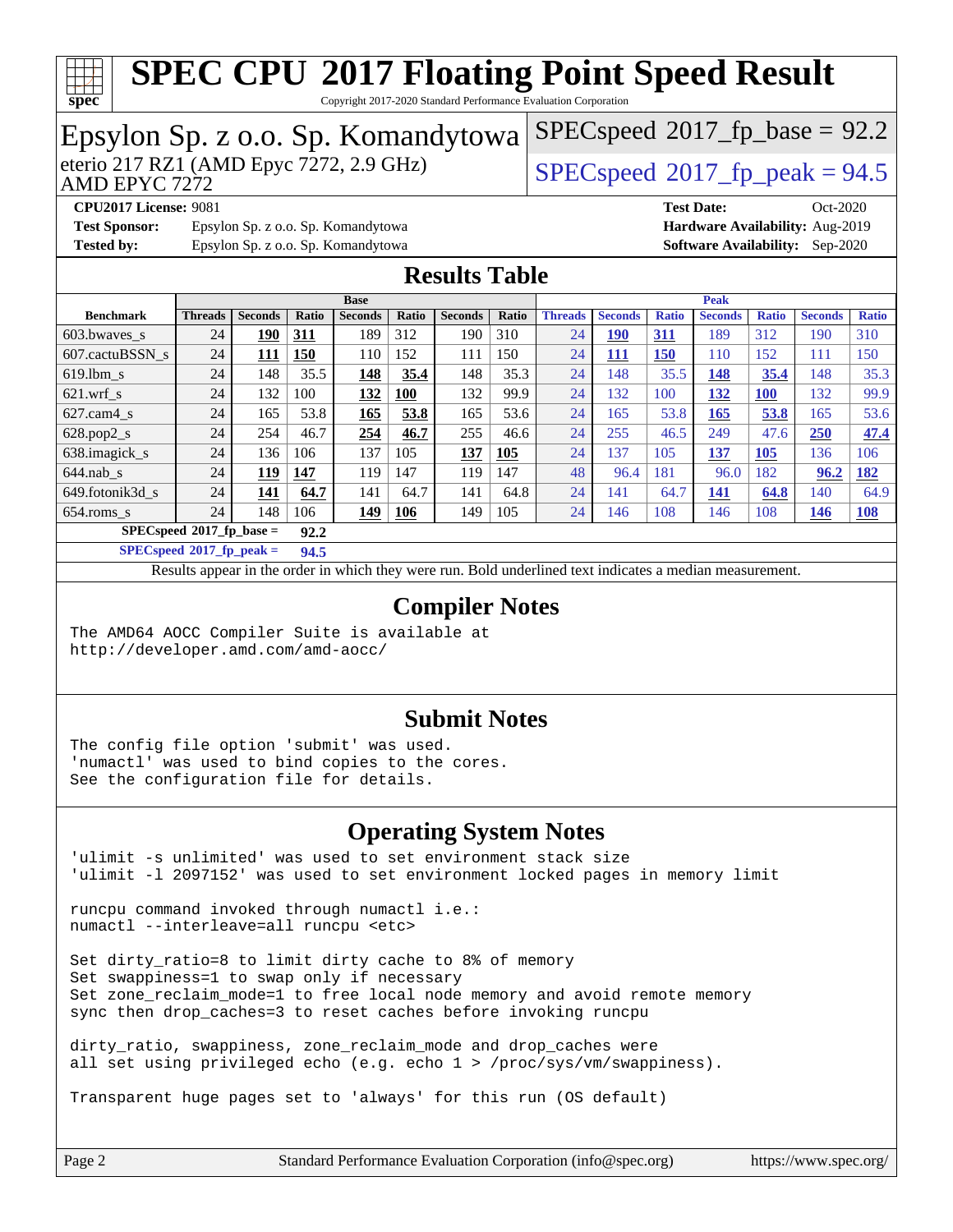

Copyright 2017-2020 Standard Performance Evaluation Corporation

#### Epsylon Sp. z o.o. Sp. Komandytowa AMD EPYC 7272 eterio 217 RZ1 (AMD Epyc 7272, 2.9 GHz)  $\qquad \qquad$  [SPECspeed](http://www.spec.org/auto/cpu2017/Docs/result-fields.html#SPECspeed2017fppeak)®[2017\\_fp\\_peak = 9](http://www.spec.org/auto/cpu2017/Docs/result-fields.html#SPECspeed2017fppeak)4.5  $SPECspeed*2017_fp\_base = 92.2$  $SPECspeed*2017_fp\_base = 92.2$ **[CPU2017 License:](http://www.spec.org/auto/cpu2017/Docs/result-fields.html#CPU2017License)** 9081 **[Test Date:](http://www.spec.org/auto/cpu2017/Docs/result-fields.html#TestDate)** Oct-2020 **[Test Sponsor:](http://www.spec.org/auto/cpu2017/Docs/result-fields.html#TestSponsor)** Epsylon Sp. z o.o. Sp. Komandytowa **[Hardware Availability:](http://www.spec.org/auto/cpu2017/Docs/result-fields.html#HardwareAvailability)** Aug-2019 **[Tested by:](http://www.spec.org/auto/cpu2017/Docs/result-fields.html#Testedby)** Epsylon Sp. z o.o. Sp. Komandytowa **[Software Availability:](http://www.spec.org/auto/cpu2017/Docs/result-fields.html#SoftwareAvailability)** Sep-2020 **[Environment Variables Notes](http://www.spec.org/auto/cpu2017/Docs/result-fields.html#EnvironmentVariablesNotes)** Environment variables set by runcpu before the start of the run: GOMP\_CPU\_AFFINITY = "0-47" LD\_LIBRARY\_PATH = "/home/CPU2017-1.1.0/amd\_speed\_aocc200\_rome\_C\_lib/64;/home/CPU2017-1.1.0 /amd\_speed\_aocc200\_rome\_C\_lib/32:" MALLOC\_CONF = "retain:true" OMP\_DYNAMIC = "false" OMP\_SCHEDULE = "static" OMP\_STACKSIZE = "128M" OMP\_THREAD\_LIMIT = "48" Environment variables set by runcpu during the 628.pop2\_s peak run: GOMP CPU AFFINITY =  $"0-23"$ Environment variables set by runcpu during the 638.imagick\_s peak run:

GOMP\_CPU\_AFFINITY = "0-23"

Environment variables set by runcpu during the 644.nab\_s peak run: GOMP\_CPU\_AFFINITY = "0 24 1 25 2 26 3 27 4 28 5 29 6 30 7 31 8 32 9 33 10 34 11 35 12 36 13 37 14 38 15 39 16 40 17 41 18 42 19 43 20 44 21 45 22 46 23 47"

Environment variables set by runcpu during the 649.fotonik3d\_s peak run: GOMP CPU AFFINITY =  $"0-23"$ 

Environment variables set by runcpu during the 654.roms\_s peak run: GOMP\_CPU\_AFFINITY = "0-23"

### **[General Notes](http://www.spec.org/auto/cpu2017/Docs/result-fields.html#GeneralNotes)**

Binaries were compiled on a system with 2x AMD EPYC 7601 CPU + 512GB Memory using Fedora 26 NA: The test sponsor attests, as of date of publication, that CVE-2017-5754 (Meltdown) is mitigated in the system as tested and documented. Yes: The test sponsor attests, as of date of publication, that CVE-2017-5753 (Spectre variant 1) is mitigated in the system as tested and documented. Yes: The test sponsor attests, as of date of publication, that CVE-2017-5715 (Spectre variant 2) is mitigated in the system as tested and documented.

jemalloc: configured and built with GCC v9.1.0 in Ubuntu 19.04 with -O3 -znver2 -flto jemalloc 5.1.0 is available here: <https://github.com/jemalloc/jemalloc/releases/download/5.1.0/jemalloc-5.1.0.tar.bz2>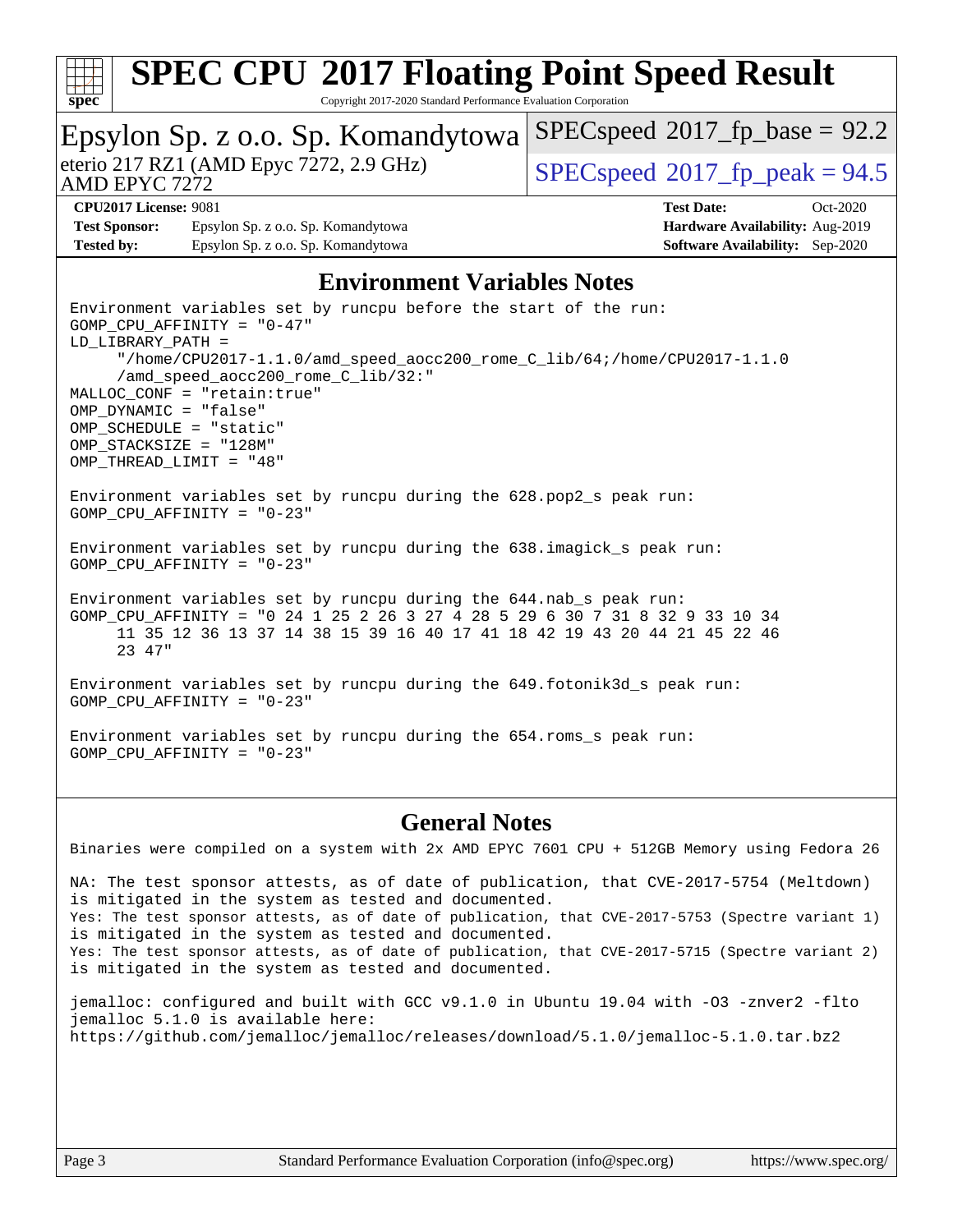

Copyright 2017-2020 Standard Performance Evaluation Corporation

| eterio 217 RZ1 (AMD Epyc 7272, 2.9 GHz)<br>$SPEC speed^{\circ}2017$ _fp_peak = 94.5<br>AMD EPYC 7272<br><b>CPU2017 License: 9081</b><br><b>Test Date:</b><br>Oct-2020<br><b>Test Sponsor:</b><br>Epsylon Sp. z o.o. Sp. Komandytowa<br>Hardware Availability: Aug-2019<br><b>Tested by:</b><br><b>Software Availability:</b> Sep-2020<br>Epsylon Sp. z o.o. Sp. Komandytowa<br><b>Platform Notes</b><br>BIOS settings:<br>Power phase shedding = Disabled<br>SVM Mode = Disabled<br>SR-IOV support = Disabled<br>DRAM Scrub time = Disabled<br>NUMA nodes per socket = NPS4<br>Determinism Slider = Power<br>Sysinfo program /home/CPU2017-1.1.0/bin/sysinfo<br>Rev: r6365 of 2019-08-21 295195f888a3d7edble6e46a485a0011<br>running on Zyxel Sat Oct 24 16:54:56 2020<br>SUT (System Under Test) info as seen by some common utilities.<br>For more information on this section, see<br>https://www.spec.org/cpu2017/Docs/config.html#sysinfo<br>From /proc/cpuinfo<br>model name: AMD EPYC 7272 12-Core Processor<br>"physical id"s (chips)<br>2<br>48 "processors"<br>cores, siblings (Caution: counting these is hw and system dependent. The following<br>excerpts from /proc/cpuinfo might not be reliable. Use with caution.)<br>cpu cores : 12<br>siblings : 24<br>physical 0: cores 0 1 2 4 5 6 8 9 10 12 13 14<br>physical 1: cores 0 1 2 4 5 6 8 9 10 12 13 14<br>From lscpu:<br>Architecture:<br>x86 64<br>$32$ -bit, $64$ -bit<br>$CPU$ op-mode( $s$ ):<br>Byte Order:<br>Little Endian<br>CPU(s):<br>48<br>On-line CPU(s) list: $0-47$<br>Thread(s) per core:<br>2<br>Core(s) per socket:<br>12<br>2<br>Socket(s):<br>2<br>NUMA $node(s):$<br>Vendor ID:<br>AuthenticAMD<br>CPU family:<br>23<br>Model:<br>49<br>Model name:<br>AMD EPYC 7272 12-Core Processor<br>Stepping:<br>0<br>2149.128<br>CPU MHz:<br>CPU max MHz:<br>2900.0000<br>CPU min MHz:<br>1500.0000<br>BogoMIPS:<br>5799.98<br>Virtualization:<br>$AMD-V$<br>(Continued on next page)<br>Standard Performance Evaluation Corporation (info@spec.org)<br>Page 4<br>https://www.spec.org/ | Epsylon Sp. z o.o. Sp. Komandytowa |  | $SPEC speed^{\circ}2017\_fp\_base = 92.2$ |  |  |
|-----------------------------------------------------------------------------------------------------------------------------------------------------------------------------------------------------------------------------------------------------------------------------------------------------------------------------------------------------------------------------------------------------------------------------------------------------------------------------------------------------------------------------------------------------------------------------------------------------------------------------------------------------------------------------------------------------------------------------------------------------------------------------------------------------------------------------------------------------------------------------------------------------------------------------------------------------------------------------------------------------------------------------------------------------------------------------------------------------------------------------------------------------------------------------------------------------------------------------------------------------------------------------------------------------------------------------------------------------------------------------------------------------------------------------------------------------------------------------------------------------------------------------------------------------------------------------------------------------------------------------------------------------------------------------------------------------------------------------------------------------------------------------------------------------------------------------------------------------------------------------------------------------------------------------------------------------------------------------------------------------------------------------------------------------------------------|------------------------------------|--|-------------------------------------------|--|--|
|                                                                                                                                                                                                                                                                                                                                                                                                                                                                                                                                                                                                                                                                                                                                                                                                                                                                                                                                                                                                                                                                                                                                                                                                                                                                                                                                                                                                                                                                                                                                                                                                                                                                                                                                                                                                                                                                                                                                                                                                                                                                       |                                    |  |                                           |  |  |
|                                                                                                                                                                                                                                                                                                                                                                                                                                                                                                                                                                                                                                                                                                                                                                                                                                                                                                                                                                                                                                                                                                                                                                                                                                                                                                                                                                                                                                                                                                                                                                                                                                                                                                                                                                                                                                                                                                                                                                                                                                                                       |                                    |  |                                           |  |  |
|                                                                                                                                                                                                                                                                                                                                                                                                                                                                                                                                                                                                                                                                                                                                                                                                                                                                                                                                                                                                                                                                                                                                                                                                                                                                                                                                                                                                                                                                                                                                                                                                                                                                                                                                                                                                                                                                                                                                                                                                                                                                       |                                    |  |                                           |  |  |
|                                                                                                                                                                                                                                                                                                                                                                                                                                                                                                                                                                                                                                                                                                                                                                                                                                                                                                                                                                                                                                                                                                                                                                                                                                                                                                                                                                                                                                                                                                                                                                                                                                                                                                                                                                                                                                                                                                                                                                                                                                                                       |                                    |  |                                           |  |  |
|                                                                                                                                                                                                                                                                                                                                                                                                                                                                                                                                                                                                                                                                                                                                                                                                                                                                                                                                                                                                                                                                                                                                                                                                                                                                                                                                                                                                                                                                                                                                                                                                                                                                                                                                                                                                                                                                                                                                                                                                                                                                       |                                    |  |                                           |  |  |
|                                                                                                                                                                                                                                                                                                                                                                                                                                                                                                                                                                                                                                                                                                                                                                                                                                                                                                                                                                                                                                                                                                                                                                                                                                                                                                                                                                                                                                                                                                                                                                                                                                                                                                                                                                                                                                                                                                                                                                                                                                                                       |                                    |  |                                           |  |  |
|                                                                                                                                                                                                                                                                                                                                                                                                                                                                                                                                                                                                                                                                                                                                                                                                                                                                                                                                                                                                                                                                                                                                                                                                                                                                                                                                                                                                                                                                                                                                                                                                                                                                                                                                                                                                                                                                                                                                                                                                                                                                       |                                    |  |                                           |  |  |
|                                                                                                                                                                                                                                                                                                                                                                                                                                                                                                                                                                                                                                                                                                                                                                                                                                                                                                                                                                                                                                                                                                                                                                                                                                                                                                                                                                                                                                                                                                                                                                                                                                                                                                                                                                                                                                                                                                                                                                                                                                                                       |                                    |  |                                           |  |  |
|                                                                                                                                                                                                                                                                                                                                                                                                                                                                                                                                                                                                                                                                                                                                                                                                                                                                                                                                                                                                                                                                                                                                                                                                                                                                                                                                                                                                                                                                                                                                                                                                                                                                                                                                                                                                                                                                                                                                                                                                                                                                       |                                    |  |                                           |  |  |
|                                                                                                                                                                                                                                                                                                                                                                                                                                                                                                                                                                                                                                                                                                                                                                                                                                                                                                                                                                                                                                                                                                                                                                                                                                                                                                                                                                                                                                                                                                                                                                                                                                                                                                                                                                                                                                                                                                                                                                                                                                                                       |                                    |  |                                           |  |  |
|                                                                                                                                                                                                                                                                                                                                                                                                                                                                                                                                                                                                                                                                                                                                                                                                                                                                                                                                                                                                                                                                                                                                                                                                                                                                                                                                                                                                                                                                                                                                                                                                                                                                                                                                                                                                                                                                                                                                                                                                                                                                       |                                    |  |                                           |  |  |
|                                                                                                                                                                                                                                                                                                                                                                                                                                                                                                                                                                                                                                                                                                                                                                                                                                                                                                                                                                                                                                                                                                                                                                                                                                                                                                                                                                                                                                                                                                                                                                                                                                                                                                                                                                                                                                                                                                                                                                                                                                                                       |                                    |  |                                           |  |  |
|                                                                                                                                                                                                                                                                                                                                                                                                                                                                                                                                                                                                                                                                                                                                                                                                                                                                                                                                                                                                                                                                                                                                                                                                                                                                                                                                                                                                                                                                                                                                                                                                                                                                                                                                                                                                                                                                                                                                                                                                                                                                       |                                    |  |                                           |  |  |
|                                                                                                                                                                                                                                                                                                                                                                                                                                                                                                                                                                                                                                                                                                                                                                                                                                                                                                                                                                                                                                                                                                                                                                                                                                                                                                                                                                                                                                                                                                                                                                                                                                                                                                                                                                                                                                                                                                                                                                                                                                                                       |                                    |  |                                           |  |  |
|                                                                                                                                                                                                                                                                                                                                                                                                                                                                                                                                                                                                                                                                                                                                                                                                                                                                                                                                                                                                                                                                                                                                                                                                                                                                                                                                                                                                                                                                                                                                                                                                                                                                                                                                                                                                                                                                                                                                                                                                                                                                       |                                    |  |                                           |  |  |
|                                                                                                                                                                                                                                                                                                                                                                                                                                                                                                                                                                                                                                                                                                                                                                                                                                                                                                                                                                                                                                                                                                                                                                                                                                                                                                                                                                                                                                                                                                                                                                                                                                                                                                                                                                                                                                                                                                                                                                                                                                                                       |                                    |  |                                           |  |  |
|                                                                                                                                                                                                                                                                                                                                                                                                                                                                                                                                                                                                                                                                                                                                                                                                                                                                                                                                                                                                                                                                                                                                                                                                                                                                                                                                                                                                                                                                                                                                                                                                                                                                                                                                                                                                                                                                                                                                                                                                                                                                       |                                    |  |                                           |  |  |
|                                                                                                                                                                                                                                                                                                                                                                                                                                                                                                                                                                                                                                                                                                                                                                                                                                                                                                                                                                                                                                                                                                                                                                                                                                                                                                                                                                                                                                                                                                                                                                                                                                                                                                                                                                                                                                                                                                                                                                                                                                                                       |                                    |  |                                           |  |  |
|                                                                                                                                                                                                                                                                                                                                                                                                                                                                                                                                                                                                                                                                                                                                                                                                                                                                                                                                                                                                                                                                                                                                                                                                                                                                                                                                                                                                                                                                                                                                                                                                                                                                                                                                                                                                                                                                                                                                                                                                                                                                       |                                    |  |                                           |  |  |
|                                                                                                                                                                                                                                                                                                                                                                                                                                                                                                                                                                                                                                                                                                                                                                                                                                                                                                                                                                                                                                                                                                                                                                                                                                                                                                                                                                                                                                                                                                                                                                                                                                                                                                                                                                                                                                                                                                                                                                                                                                                                       |                                    |  |                                           |  |  |
|                                                                                                                                                                                                                                                                                                                                                                                                                                                                                                                                                                                                                                                                                                                                                                                                                                                                                                                                                                                                                                                                                                                                                                                                                                                                                                                                                                                                                                                                                                                                                                                                                                                                                                                                                                                                                                                                                                                                                                                                                                                                       |                                    |  |                                           |  |  |
|                                                                                                                                                                                                                                                                                                                                                                                                                                                                                                                                                                                                                                                                                                                                                                                                                                                                                                                                                                                                                                                                                                                                                                                                                                                                                                                                                                                                                                                                                                                                                                                                                                                                                                                                                                                                                                                                                                                                                                                                                                                                       |                                    |  |                                           |  |  |
|                                                                                                                                                                                                                                                                                                                                                                                                                                                                                                                                                                                                                                                                                                                                                                                                                                                                                                                                                                                                                                                                                                                                                                                                                                                                                                                                                                                                                                                                                                                                                                                                                                                                                                                                                                                                                                                                                                                                                                                                                                                                       |                                    |  |                                           |  |  |
|                                                                                                                                                                                                                                                                                                                                                                                                                                                                                                                                                                                                                                                                                                                                                                                                                                                                                                                                                                                                                                                                                                                                                                                                                                                                                                                                                                                                                                                                                                                                                                                                                                                                                                                                                                                                                                                                                                                                                                                                                                                                       |                                    |  |                                           |  |  |
|                                                                                                                                                                                                                                                                                                                                                                                                                                                                                                                                                                                                                                                                                                                                                                                                                                                                                                                                                                                                                                                                                                                                                                                                                                                                                                                                                                                                                                                                                                                                                                                                                                                                                                                                                                                                                                                                                                                                                                                                                                                                       |                                    |  |                                           |  |  |
|                                                                                                                                                                                                                                                                                                                                                                                                                                                                                                                                                                                                                                                                                                                                                                                                                                                                                                                                                                                                                                                                                                                                                                                                                                                                                                                                                                                                                                                                                                                                                                                                                                                                                                                                                                                                                                                                                                                                                                                                                                                                       |                                    |  |                                           |  |  |
|                                                                                                                                                                                                                                                                                                                                                                                                                                                                                                                                                                                                                                                                                                                                                                                                                                                                                                                                                                                                                                                                                                                                                                                                                                                                                                                                                                                                                                                                                                                                                                                                                                                                                                                                                                                                                                                                                                                                                                                                                                                                       |                                    |  |                                           |  |  |
|                                                                                                                                                                                                                                                                                                                                                                                                                                                                                                                                                                                                                                                                                                                                                                                                                                                                                                                                                                                                                                                                                                                                                                                                                                                                                                                                                                                                                                                                                                                                                                                                                                                                                                                                                                                                                                                                                                                                                                                                                                                                       |                                    |  |                                           |  |  |
|                                                                                                                                                                                                                                                                                                                                                                                                                                                                                                                                                                                                                                                                                                                                                                                                                                                                                                                                                                                                                                                                                                                                                                                                                                                                                                                                                                                                                                                                                                                                                                                                                                                                                                                                                                                                                                                                                                                                                                                                                                                                       |                                    |  |                                           |  |  |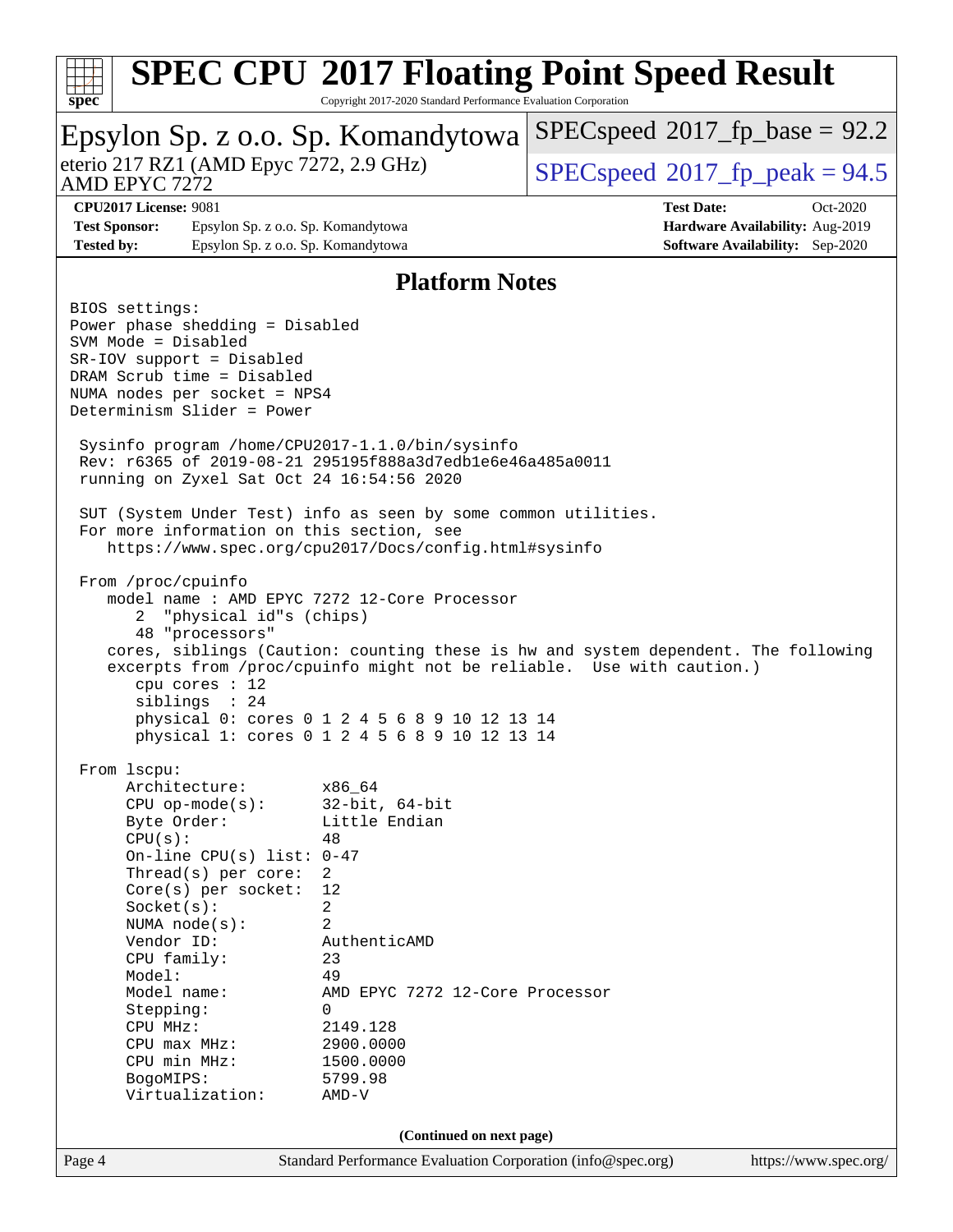

Copyright 2017-2020 Standard Performance Evaluation Corporation

#### Epsylon Sp. z o.o. Sp. Komandytowa AMD EPYC 7272 eterio 217 RZ1 (AMD Epyc 7272, 2.9 GHz)  $\text{SPEC speed}$  2017 fp peak = 94.5  $SPECspeed^{\circledcirc}2017$  $SPECspeed^{\circledcirc}2017$  fp base = 92.2 **[CPU2017 License:](http://www.spec.org/auto/cpu2017/Docs/result-fields.html#CPU2017License)** 9081 **[Test Date:](http://www.spec.org/auto/cpu2017/Docs/result-fields.html#TestDate)** Oct-2020 **[Test Sponsor:](http://www.spec.org/auto/cpu2017/Docs/result-fields.html#TestSponsor)** Epsylon Sp. z o.o. Sp. Komandytowa **[Hardware Availability:](http://www.spec.org/auto/cpu2017/Docs/result-fields.html#HardwareAvailability)** Aug-2019 **[Tested by:](http://www.spec.org/auto/cpu2017/Docs/result-fields.html#Testedby)** Epsylon Sp. z o.o. Sp. Komandytowa **[Software Availability:](http://www.spec.org/auto/cpu2017/Docs/result-fields.html#SoftwareAvailability)** Sep-2020 **[Platform Notes \(Continued\)](http://www.spec.org/auto/cpu2017/Docs/result-fields.html#PlatformNotes)** L1d cache: 32K L1i cache: 32K L2 cache: 512K L3 cache: 16384K NUMA node0 CPU(s): 0-11,24-35 NUMA node1 CPU(s): 12-23,36-47 Flags: fpu vme de pse tsc msr pae mce cx8 apic sep mtrr pge mca cmov pat pse36 clflush mmx fxsr sse sse2 ht syscall nx mmxext fxsr\_opt pdpe1gb rdtscp lm constant\_tsc rep\_good nopl nonstop\_tsc cpuid extd\_apicid aperfmperf pni pclmulqdq monitor ssse3 fma cx16 sse4\_1 sse4\_2 movbe popcnt aes xsave avx f16c rdrand lahf\_lm cmp\_legacy svm extapic cr8\_legacy abm sse4a misalignsse 3dnowprefetch osvw ibs skinit wdt tce topoext perfctr\_core perfctr\_nb bpext perfctr\_llc mwaitx cpb cat\_l3 cdp\_l3 hw\_pstate sme ssbd mba sev ibrs ibpb stibp vmmcall fsgsbase bmi1 avx2 smep bmi2 cqm rdt\_a rdseed adx smap clflushopt clwb sha\_ni xsaveopt xsavec xgetbv1 xsaves cqm\_llc cqm\_occup\_llc cqm\_mbm\_total cqm\_mbm\_local clzero irperf xsaveerptr wbnoinvd arat npt lbrv svm\_lock nrip\_save tsc\_scale vmcb\_clean flushbyasid decodeassists pausefilter pfthreshold avic v\_vmsave\_vmload vgif umip rdpid overflow\_recov succor smca /proc/cpuinfo cache data cache size : 512 KB From numactl --hardware WARNING: a numactl 'node' might or might not correspond to a physical chip. available: 2 nodes (0-1) node 0 cpus: 0 1 2 3 4 5 6 7 8 9 10 11 24 25 26 27 28 29 30 31 32 33 34 35 node 0 size: 257553 MB node 0 free: 257117 MB node 1 cpus: 12 13 14 15 16 17 18 19 20 21 22 23 36 37 38 39 40 41 42 43 44 45 46 47 node 1 size: 258041 MB node 1 free: 257322 MB node distances: node 0 1 0: 10 32 1: 32 10 From /proc/meminfo MemTotal: 527968712 kB HugePages\_Total: 0 Hugepagesize: 2048 kB From /etc/\*release\* /etc/\*version\* centos-release: CentOS Linux release 8.2.2004 (Core) centos-release-upstream: Derived from Red Hat Enterprise Linux 8.2 (Source) os-release: NAME="CentOS Linux" VERSION="8 (Core)" **(Continued on next page)**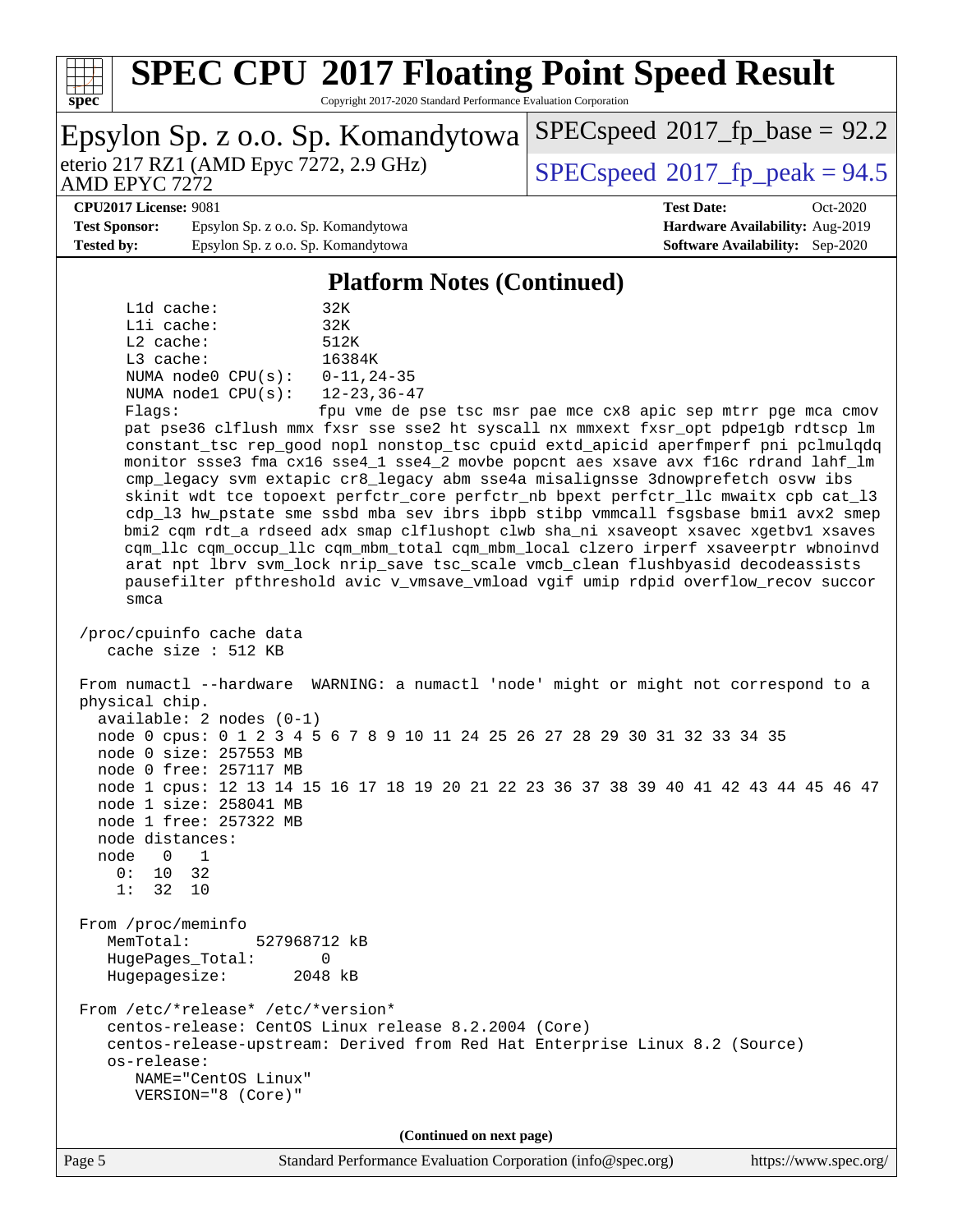

 $SPECspeed^{\circledcirc}2017$  $SPECspeed^{\circledcirc}2017$  fp base = 92.2

Copyright 2017-2020 Standard Performance Evaluation Corporation

Epsylon Sp. z o.o. Sp. Komandytowa

#### AMD EPYC 7272 eterio 217 RZ1 (AMD Epyc 7272, 2.9 GHz)  $\qquad \qquad$  [SPECspeed](http://www.spec.org/auto/cpu2017/Docs/result-fields.html#SPECspeed2017fppeak)®[2017\\_fp\\_peak = 9](http://www.spec.org/auto/cpu2017/Docs/result-fields.html#SPECspeed2017fppeak)4.5 **[CPU2017 License:](http://www.spec.org/auto/cpu2017/Docs/result-fields.html#CPU2017License)** 9081 **[Test Date:](http://www.spec.org/auto/cpu2017/Docs/result-fields.html#TestDate)** Oct-2020 **[Test Sponsor:](http://www.spec.org/auto/cpu2017/Docs/result-fields.html#TestSponsor)** Epsylon Sp. z o.o. Sp. Komandytowa **[Hardware Availability:](http://www.spec.org/auto/cpu2017/Docs/result-fields.html#HardwareAvailability)** Aug-2019 **[Tested by:](http://www.spec.org/auto/cpu2017/Docs/result-fields.html#Testedby)** Epsylon Sp. z o.o. Sp. Komandytowa **[Software Availability:](http://www.spec.org/auto/cpu2017/Docs/result-fields.html#SoftwareAvailability)** Sep-2020 **[Platform Notes \(Continued\)](http://www.spec.org/auto/cpu2017/Docs/result-fields.html#PlatformNotes)** ID="centos" ID\_LIKE="rhel fedora" VERSION\_ID="8" PLATFORM\_ID="platform:el8" PRETTY\_NAME="CentOS Linux 8 (Core)" ANSI\_COLOR="0;31" redhat-release: CentOS Linux release 8.2.2004 (Core) system-release: CentOS Linux release 8.2.2004 (Core) system-release-cpe: cpe:/o:centos:centos:8 uname -a: Linux Zyxel 4.18.0-193.19.1.el8\_2.x86\_64 #1 SMP Mon Sep 14 14:37:00 UTC 2020 x86\_64 x86\_64 x86\_64 GNU/Linux Kernel self-reported vulnerability status: itlb\_multihit: Not affected CVE-2018-3620 (L1 Terminal Fault): Not affected Microarchitectural Data Sampling: Not affected CVE-2017-5754 (Meltdown): Not affected CVE-2018-3639 (Speculative Store Bypass): Mitigation: Speculative Store Bypass disabled via prctl and seccomp CVE-2017-5753 (Spectre variant 1): Mitigation: usercopy/swapgs barriers and \_\_user pointer sanitization CVE-2017-5715 (Spectre variant 2): Mitigation: Full AMD retpoline, IBPB: conditional, IBRS\_FW, STIBP: conditional, RSB filling srbds: Not affected tsx\_async\_abort: Not affected run-level 3 Jun 22 11:12 SPEC is set to: /home/CPU2017-1.1.0 Filesystem Type Size Used Avail Use% Mounted on /dev/mapper/cl\_zyxel-home xfs 839G 9.8G 829G 2% /home From /sys/devices/virtual/dmi/id BIOS: American Megatrends Inc. 3003 07/10/2020 Vendor: ASUSTeK COMPUTER INC. Product: KNPP-D32-R Series Product Family: Server Serial: System Serial Number Additional information from dmidecode follows. WARNING: Use caution when you interpret this section. The 'dmidecode' program reads system data which is "intended to allow hardware to be accurately determined", but the intent may not be met, as there are frequent changes to hardware, firmware, and the "DMTF SMBIOS" standard.

**(Continued on next page)**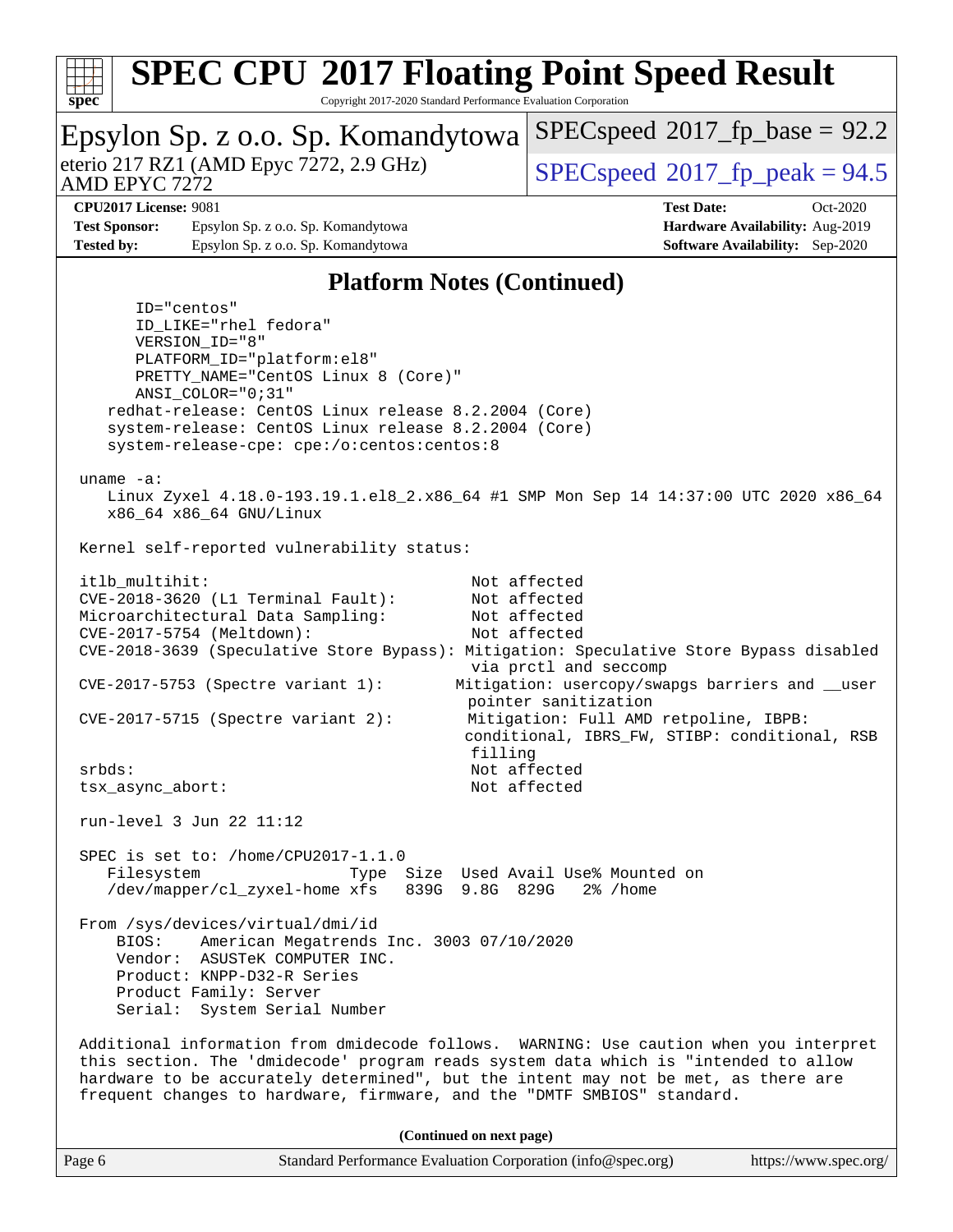

Copyright 2017-2020 Standard Performance Evaluation Corporation

# Epsylon Sp. z o.o. Sp. Komandytowa<br>eterio 217 RZ1 (AMD Epyc 7272, 2.9 GHz)

 $SPECspeed@2017_fp\_peak = 94.5$  $SPECspeed@2017_fp\_peak = 94.5$  $SPECspeed*2017_fp\_base = 92.2$  $SPECspeed*2017_fp\_base = 92.2$ 

AMD EPYC 7272

**[CPU2017 License:](http://www.spec.org/auto/cpu2017/Docs/result-fields.html#CPU2017License)** 9081 **[Test Date:](http://www.spec.org/auto/cpu2017/Docs/result-fields.html#TestDate)** Oct-2020 **[Test Sponsor:](http://www.spec.org/auto/cpu2017/Docs/result-fields.html#TestSponsor)** Epsylon Sp. z o.o. Sp. Komandytowa **[Hardware Availability:](http://www.spec.org/auto/cpu2017/Docs/result-fields.html#HardwareAvailability)** Aug-2019 **[Tested by:](http://www.spec.org/auto/cpu2017/Docs/result-fields.html#Testedby)** Epsylon Sp. z o.o. Sp. Komandytowa **[Software Availability:](http://www.spec.org/auto/cpu2017/Docs/result-fields.html#SoftwareAvailability)** Sep-2020

### **[Platform Notes \(Continued\)](http://www.spec.org/auto/cpu2017/Docs/result-fields.html#PlatformNotes)**

Memory:

 16x Micron Technology 36ASF4G72PZ-3G2E2 32 kB 2 rank 3200 16x Unknown Unknown

(End of data from sysinfo program)

|                                                                                                                                                                               | <b>Compiler Version Notes</b>                                                                                                                                                                                                                                                                                                                                                                                                                                                                                                                                                                                                       |                       |
|-------------------------------------------------------------------------------------------------------------------------------------------------------------------------------|-------------------------------------------------------------------------------------------------------------------------------------------------------------------------------------------------------------------------------------------------------------------------------------------------------------------------------------------------------------------------------------------------------------------------------------------------------------------------------------------------------------------------------------------------------------------------------------------------------------------------------------|-----------------------|
| C                                                                                                                                                                             | 619.1bm s(base, peak) 638.imagick s(base, peak)<br>$644.nab_s(base, peak)$                                                                                                                                                                                                                                                                                                                                                                                                                                                                                                                                                          |                       |
| Target: x86_64-unknown-linux-gnu<br>Thread model: posix                                                                                                                       | AOCC.LLVM.2.0.0.B191.2019_07_19 clang version 8.0.0 (CLANG: Jenkins<br>AOCC_2_0_0-Build#191) (based on LLVM AOCC.LLVM.2.0.0.B191.2019_07_19)<br>InstalledDir: /sppo/dev/compilers/aocc-compiler-2.0.0/bin                                                                                                                                                                                                                                                                                                                                                                                                                           |                       |
|                                                                                                                                                                               | $C_{++}$ , C, Fortran   607.cactuBSSN s(base, peak)                                                                                                                                                                                                                                                                                                                                                                                                                                                                                                                                                                                 |                       |
| Target: x86_64-unknown-linux-gnu<br>Thread model: posix<br>Target: x86_64-unknown-linux-gnu<br>Thread model: posix<br>Target: x86_64-unknown-linux-gnu<br>Thread model: posix | AOCC.LLVM.2.0.0.B191.2019_07_19 clang version 8.0.0 (CLANG: Jenkins<br>AOCC_2_0_0-Build#191) (based on LLVM AOCC.LLVM.2.0.0.B191.2019_07_19)<br>InstalledDir: /sppo/dev/compilers/aocc-compiler-2.0.0/bin<br>AOCC.LLVM.2.0.0.B191.2019_07_19 clang version 8.0.0 (CLANG: Jenkins<br>AOCC_2_0_0-Build#191) (based on LLVM AOCC.LLVM.2.0.0.B191.2019_07_19)<br>InstalledDir: /sppo/dev/compilers/aocc-compiler-2.0.0/bin<br>AOCC.LLVM.2.0.0.B191.2019_07_19 clang version 8.0.0 (CLANG: Jenkins<br>AOCC_2_0_0-Build#191) (based on LLVM AOCC.LLVM.2.0.0.B191.2019_07_19)<br>InstalledDir: /sppo/dev/compilers/aocc-compiler-2.0.0/bin |                       |
| Fortran                                                                                                                                                                       | 603.bwaves_s(base, peak) 649.fotonik3d_s(base, peak)<br>654.roms_s(base, peak)                                                                                                                                                                                                                                                                                                                                                                                                                                                                                                                                                      |                       |
| Target: x86_64-unknown-linux-gnu                                                                                                                                              | AOCC.LLVM.2.0.0.B191.2019_07_19 clang version 8.0.0 (CLANG: Jenkins<br>AOCC_2_0_0-Build#191) (based on LLVM AOCC.LLVM.2.0.0.B191.2019_07_19)                                                                                                                                                                                                                                                                                                                                                                                                                                                                                        |                       |
|                                                                                                                                                                               | (Continued on next page)                                                                                                                                                                                                                                                                                                                                                                                                                                                                                                                                                                                                            |                       |
| Page 7                                                                                                                                                                        | Standard Performance Evaluation Corporation (info@spec.org)                                                                                                                                                                                                                                                                                                                                                                                                                                                                                                                                                                         | https://www.spec.org/ |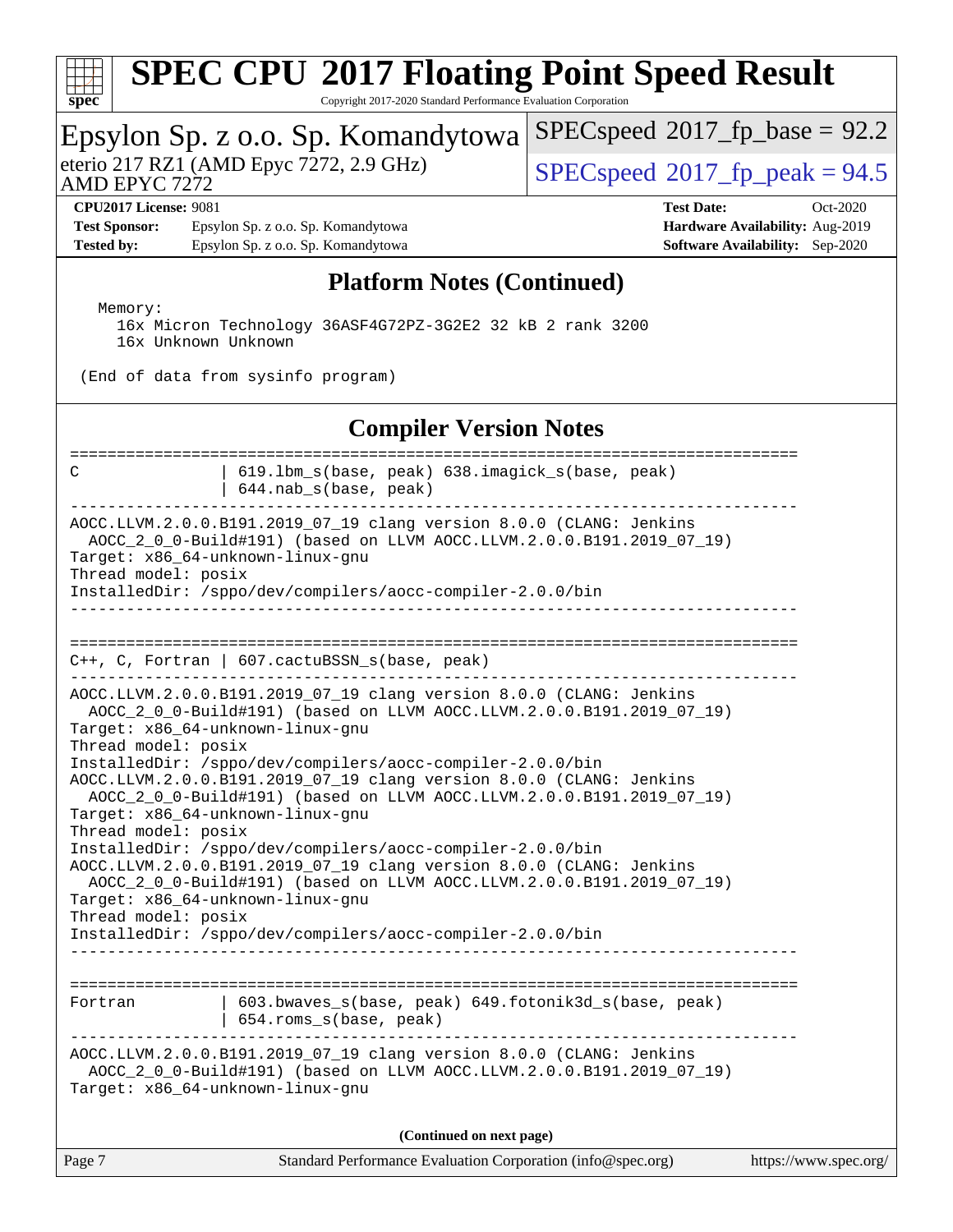| <b>SPEC CPU®2017 Floating Point Speed Result</b>                                                                                                                                                                                                                                                                                                                                                                                                                                                                                             |                                          |  |  |  |  |
|----------------------------------------------------------------------------------------------------------------------------------------------------------------------------------------------------------------------------------------------------------------------------------------------------------------------------------------------------------------------------------------------------------------------------------------------------------------------------------------------------------------------------------------------|------------------------------------------|--|--|--|--|
| spec<br>Copyright 2017-2020 Standard Performance Evaluation Corporation                                                                                                                                                                                                                                                                                                                                                                                                                                                                      |                                          |  |  |  |  |
| Epsylon Sp. z o.o. Sp. Komandytowa                                                                                                                                                                                                                                                                                                                                                                                                                                                                                                           | $SPEC speed^{\circ}2017$ fp base = 92.2  |  |  |  |  |
| eterio 217 RZ1 (AMD Epyc 7272, 2.9 GHz)<br>AMD EPYC 7272                                                                                                                                                                                                                                                                                                                                                                                                                                                                                     | $SPEC speed^{\circ}2017$ _fp_peak = 94.5 |  |  |  |  |
| <b>CPU2017 License: 9081</b>                                                                                                                                                                                                                                                                                                                                                                                                                                                                                                                 | <b>Test Date:</b><br>$Oct-2020$          |  |  |  |  |
| <b>Test Sponsor:</b><br>Epsylon Sp. z o.o. Sp. Komandytowa                                                                                                                                                                                                                                                                                                                                                                                                                                                                                   | Hardware Availability: Aug-2019          |  |  |  |  |
| <b>Tested by:</b><br>Epsylon Sp. z o.o. Sp. Komandytowa                                                                                                                                                                                                                                                                                                                                                                                                                                                                                      | Software Availability: Sep-2020          |  |  |  |  |
| <b>Compiler Version Notes (Continued)</b><br>Thread model: posix<br>InstalledDir: /sppo/dev/compilers/aocc-compiler-2.0.0/bin<br>$621.wrf_s(base, peak)$ $627.cam4_s(base, peak)$<br>Fortran, C<br>628.pop2_s(base, peak)                                                                                                                                                                                                                                                                                                                    |                                          |  |  |  |  |
| AOCC.LLVM.2.0.0.B191.2019_07_19 clang version 8.0.0 (CLANG: Jenkins<br>AOCC_2_0_0-Build#191) (based on LLVM AOCC.LLVM.2.0.0.B191.2019_07_19)<br>Target: x86 64-unknown-linux-gnu<br>Thread model: posix<br>InstalledDir: /sppo/dev/compilers/aocc-compiler-2.0.0/bin<br>AOCC.LLVM.2.0.0.B191.2019_07_19 clang version 8.0.0 (CLANG: Jenkins<br>AOCC_2_0_0-Build#191) (based on LLVM AOCC.LLVM.2.0.0.B191.2019_07_19)<br>Target: x86_64-unknown-linux-gnu<br>Thread model: posix<br>InstalledDir: /sppo/dev/compilers/aocc-compiler-2.0.0/bin |                                          |  |  |  |  |

### **[Base Compiler Invocation](http://www.spec.org/auto/cpu2017/Docs/result-fields.html#BaseCompilerInvocation)**

[C benchmarks](http://www.spec.org/auto/cpu2017/Docs/result-fields.html#Cbenchmarks): [clang](http://www.spec.org/cpu2017/results/res2020q4/cpu2017-20201026-24256.flags.html#user_CCbase_clang-c)

[Fortran benchmarks](http://www.spec.org/auto/cpu2017/Docs/result-fields.html#Fortranbenchmarks): [flang](http://www.spec.org/cpu2017/results/res2020q4/cpu2017-20201026-24256.flags.html#user_FCbase_flang)

[Benchmarks using both Fortran and C](http://www.spec.org/auto/cpu2017/Docs/result-fields.html#BenchmarksusingbothFortranandC): [flang](http://www.spec.org/cpu2017/results/res2020q4/cpu2017-20201026-24256.flags.html#user_CC_FCbase_flang) [clang](http://www.spec.org/cpu2017/results/res2020q4/cpu2017-20201026-24256.flags.html#user_CC_FCbase_clang-c)

[Benchmarks using Fortran, C, and C++:](http://www.spec.org/auto/cpu2017/Docs/result-fields.html#BenchmarksusingFortranCandCXX) [clang++](http://www.spec.org/cpu2017/results/res2020q4/cpu2017-20201026-24256.flags.html#user_CC_CXX_FCbase_clang-cpp) [clang](http://www.spec.org/cpu2017/results/res2020q4/cpu2017-20201026-24256.flags.html#user_CC_CXX_FCbase_clang-c) [flang](http://www.spec.org/cpu2017/results/res2020q4/cpu2017-20201026-24256.flags.html#user_CC_CXX_FCbase_flang)

### **[Base Portability Flags](http://www.spec.org/auto/cpu2017/Docs/result-fields.html#BasePortabilityFlags)**

 603.bwaves\_s: [-DSPEC\\_LP64](http://www.spec.org/cpu2017/results/res2020q4/cpu2017-20201026-24256.flags.html#suite_baseEXTRA_PORTABILITY603_bwaves_s_DSPEC_LP64) 607.cactuBSSN\_s: [-DSPEC\\_LP64](http://www.spec.org/cpu2017/results/res2020q4/cpu2017-20201026-24256.flags.html#suite_baseEXTRA_PORTABILITY607_cactuBSSN_s_DSPEC_LP64) 619.lbm\_s: [-DSPEC\\_LP64](http://www.spec.org/cpu2017/results/res2020q4/cpu2017-20201026-24256.flags.html#suite_baseEXTRA_PORTABILITY619_lbm_s_DSPEC_LP64) 621.wrf\_s: [-DSPEC\\_CASE\\_FLAG](http://www.spec.org/cpu2017/results/res2020q4/cpu2017-20201026-24256.flags.html#b621.wrf_s_baseCPORTABILITY_DSPEC_CASE_FLAG) [-Mbyteswapio](http://www.spec.org/cpu2017/results/res2020q4/cpu2017-20201026-24256.flags.html#user_baseFPORTABILITY621_wrf_s_F-mbyteswapio_543c39ce38db59bcbc3b888917ef58c313007ae1c27520b689e012995ae261114051d1d5efcb4182d175ce22a6a15532d3a9999882dd2c360e6d853f41da6883) [-DSPEC\\_LP64](http://www.spec.org/cpu2017/results/res2020q4/cpu2017-20201026-24256.flags.html#suite_baseEXTRA_PORTABILITY621_wrf_s_DSPEC_LP64) 627.cam4\_s: [-DSPEC\\_CASE\\_FLAG](http://www.spec.org/cpu2017/results/res2020q4/cpu2017-20201026-24256.flags.html#b627.cam4_s_basePORTABILITY_DSPEC_CASE_FLAG) [-DSPEC\\_LP64](http://www.spec.org/cpu2017/results/res2020q4/cpu2017-20201026-24256.flags.html#suite_baseEXTRA_PORTABILITY627_cam4_s_DSPEC_LP64) 628.pop2\_s: [-DSPEC\\_CASE\\_FLAG](http://www.spec.org/cpu2017/results/res2020q4/cpu2017-20201026-24256.flags.html#b628.pop2_s_baseCPORTABILITY_DSPEC_CASE_FLAG) [-Mbyteswapio](http://www.spec.org/cpu2017/results/res2020q4/cpu2017-20201026-24256.flags.html#user_baseFPORTABILITY628_pop2_s_F-mbyteswapio_543c39ce38db59bcbc3b888917ef58c313007ae1c27520b689e012995ae261114051d1d5efcb4182d175ce22a6a15532d3a9999882dd2c360e6d853f41da6883) [-DSPEC\\_LP64](http://www.spec.org/cpu2017/results/res2020q4/cpu2017-20201026-24256.flags.html#suite_baseEXTRA_PORTABILITY628_pop2_s_DSPEC_LP64) 638.imagick\_s: [-DSPEC\\_LP64](http://www.spec.org/cpu2017/results/res2020q4/cpu2017-20201026-24256.flags.html#suite_baseEXTRA_PORTABILITY638_imagick_s_DSPEC_LP64)

**(Continued on next page)**

Page 8 Standard Performance Evaluation Corporation [\(info@spec.org\)](mailto:info@spec.org) <https://www.spec.org/>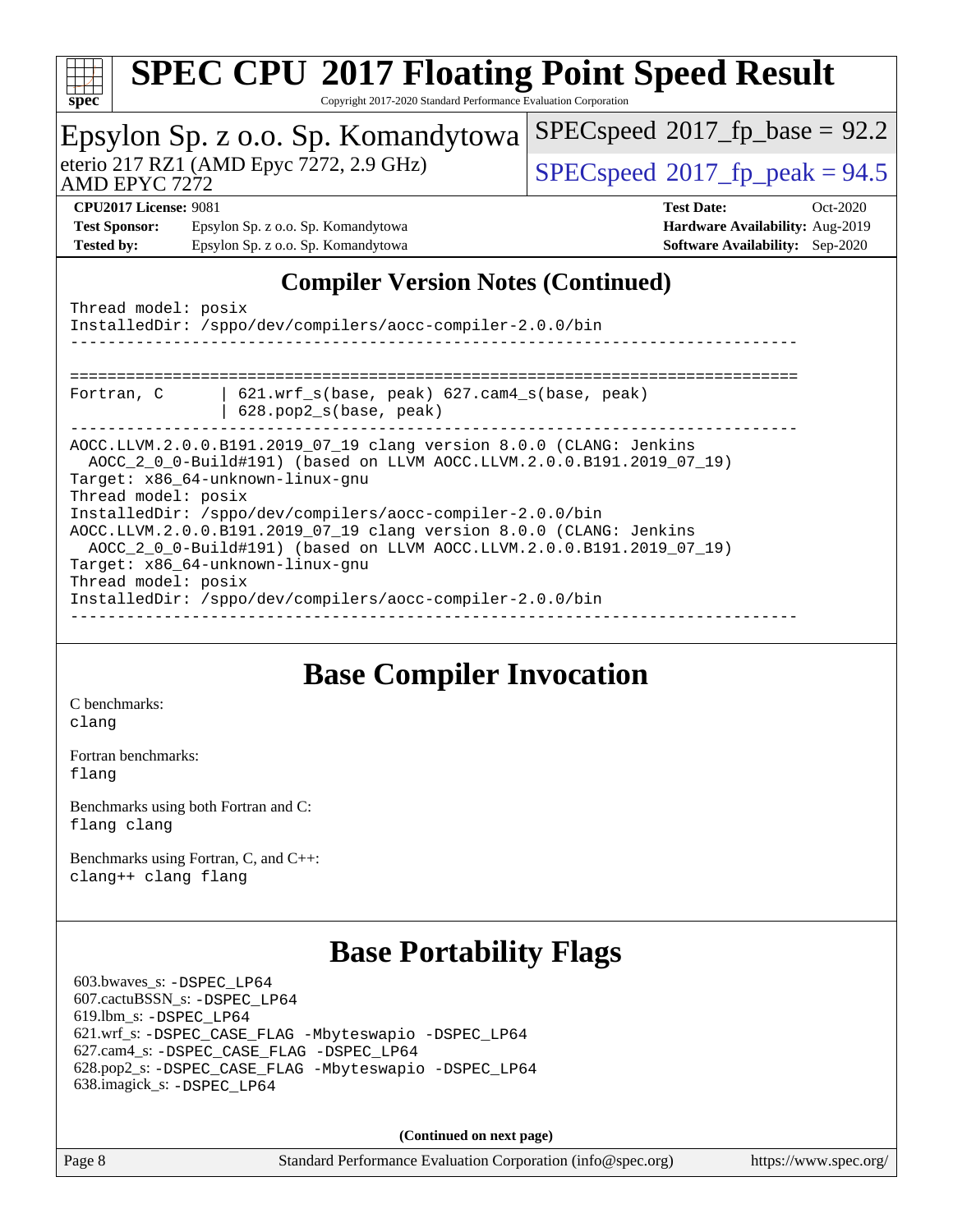

Copyright 2017-2020 Standard Performance Evaluation Corporation

### Epsylon Sp. z o.o. Sp. Komandytowa

AMD EPYC 7272 eterio 217 RZ1 (AMD Epyc 7272, 2.9 GHz)  $\qquad \qquad$  [SPECspeed](http://www.spec.org/auto/cpu2017/Docs/result-fields.html#SPECspeed2017fppeak)®[2017\\_fp\\_peak = 9](http://www.spec.org/auto/cpu2017/Docs/result-fields.html#SPECspeed2017fppeak)4.5

 $SPECspeed*2017_fp\_base = 92.2$  $SPECspeed*2017_fp\_base = 92.2$ 

**[Test Sponsor:](http://www.spec.org/auto/cpu2017/Docs/result-fields.html#TestSponsor)** Epsylon Sp. z o.o. Sp. Komandytowa **[Hardware Availability:](http://www.spec.org/auto/cpu2017/Docs/result-fields.html#HardwareAvailability)** Aug-2019 **[Tested by:](http://www.spec.org/auto/cpu2017/Docs/result-fields.html#Testedby)** Epsylon Sp. z o.o. Sp. Komandytowa **[Software Availability:](http://www.spec.org/auto/cpu2017/Docs/result-fields.html#SoftwareAvailability)** Sep-2020

**[CPU2017 License:](http://www.spec.org/auto/cpu2017/Docs/result-fields.html#CPU2017License)** 9081 **[Test Date:](http://www.spec.org/auto/cpu2017/Docs/result-fields.html#TestDate)** Oct-2020

### **[Base Portability Flags \(Continued\)](http://www.spec.org/auto/cpu2017/Docs/result-fields.html#BasePortabilityFlags)**

 644.nab\_s: [-DSPEC\\_LP64](http://www.spec.org/cpu2017/results/res2020q4/cpu2017-20201026-24256.flags.html#suite_baseEXTRA_PORTABILITY644_nab_s_DSPEC_LP64) 649.fotonik3d\_s: [-DSPEC\\_LP64](http://www.spec.org/cpu2017/results/res2020q4/cpu2017-20201026-24256.flags.html#suite_baseEXTRA_PORTABILITY649_fotonik3d_s_DSPEC_LP64) 654.roms\_s: [-DSPEC\\_LP64](http://www.spec.org/cpu2017/results/res2020q4/cpu2017-20201026-24256.flags.html#suite_baseEXTRA_PORTABILITY654_roms_s_DSPEC_LP64)

### **[Base Optimization Flags](http://www.spec.org/auto/cpu2017/Docs/result-fields.html#BaseOptimizationFlags)**

#### [C benchmarks](http://www.spec.org/auto/cpu2017/Docs/result-fields.html#Cbenchmarks):

[-flto](http://www.spec.org/cpu2017/results/res2020q4/cpu2017-20201026-24256.flags.html#user_CCbase_aocc-flto) [-Wl,-mllvm -Wl,-function-specialize](http://www.spec.org/cpu2017/results/res2020q4/cpu2017-20201026-24256.flags.html#user_CCbase_F-function-specialize_7e7e661e57922243ee67c9a1251cb8910e607325179a0ce7f2884e09a6f5d4a5ef0ae4f37e8a2a11c95fc48e931f06dc2b6016f14b511fcb441e048bef1b065a) [-Wl,-mllvm -Wl,-region-vectorize](http://www.spec.org/cpu2017/results/res2020q4/cpu2017-20201026-24256.flags.html#user_CCbase_F-region-vectorize_fb6c6b5aa293c88efc6c7c2b52b20755e943585b1fe8658c35afef78727fff56e1a56891413c30e36b8e2a6f9a71126986319243e80eb6110b78b288f533c52b) [-Wl,-mllvm -Wl,-vector-library=LIBMVEC](http://www.spec.org/cpu2017/results/res2020q4/cpu2017-20201026-24256.flags.html#user_CCbase_F-use-vector-library_0a14b27fae317f283640384a31f7bfcc2bd4c1d0b5cfc618a3a430800c9b20217b00f61303eff223a3251b4f06ffbc9739dc5296db9d1fbb9ad24a3939d86d66) [-Wl,-mllvm -Wl,-reduce-array-computations=3](http://www.spec.org/cpu2017/results/res2020q4/cpu2017-20201026-24256.flags.html#user_CCbase_F-reduce-array-computations_b882aefe7a5dda4e33149f6299762b9a720dace3e498e13756f4c04e5a19edf5315c1f3993de2e61ec41e8c206231f84e05da7040e1bb5d69ba27d10a12507e4) [-O3](http://www.spec.org/cpu2017/results/res2020q4/cpu2017-20201026-24256.flags.html#user_CCbase_F-O3) [-ffast-math](http://www.spec.org/cpu2017/results/res2020q4/cpu2017-20201026-24256.flags.html#user_CCbase_aocc-ffast-math) [-march=znver2](http://www.spec.org/cpu2017/results/res2020q4/cpu2017-20201026-24256.flags.html#user_CCbase_aocc-march_3e2e19cff2eeef60c5d90b059483627c9ea47eca6d66670dbd53f9185f6439e27eb5e104cf773e9e8ab18c8842ce63e461a3e948d0214bd567ef3ade411bf467) [-fstruct-layout=3](http://www.spec.org/cpu2017/results/res2020q4/cpu2017-20201026-24256.flags.html#user_CCbase_F-struct-layout) [-mllvm -unroll-threshold=50](http://www.spec.org/cpu2017/results/res2020q4/cpu2017-20201026-24256.flags.html#user_CCbase_F-unroll-threshold_458874500b2c105d6d5cb4d7a611c40e2b16e9e3d26b355fea72d644c3673b4de4b3932662f0ed3dbec75c491a13da2d2ca81180bd779dc531083ef1e1e549dc) [-fremap-arrays](http://www.spec.org/cpu2017/results/res2020q4/cpu2017-20201026-24256.flags.html#user_CCbase_F-fremap-arrays) [-mllvm -function-specialize](http://www.spec.org/cpu2017/results/res2020q4/cpu2017-20201026-24256.flags.html#user_CCbase_F-function-specialize_233b3bdba86027f1b094368157e481c5bc59f40286dc25bfadc1858dcd5745c24fd30d5f188710db7fea399bcc9f44a80b3ce3aacc70a8870250c3ae5e1f35b8) [-mllvm -enable-gvn-hoist](http://www.spec.org/cpu2017/results/res2020q4/cpu2017-20201026-24256.flags.html#user_CCbase_F-enable-gvn-hoist_e5856354646dd6ca1333a0ad99b817e4cf8932b91b82809fd8fd47ceff7b22a89eba5c98fd3e3fa5200368fd772cec3dd56abc3c8f7b655a71b9f9848dddedd5) [-mllvm -reduce-array-computations=3](http://www.spec.org/cpu2017/results/res2020q4/cpu2017-20201026-24256.flags.html#user_CCbase_F-reduce-array-computations_aceadb8604558b566e0e3a0d7a3c1533923dd1fa0889614e16288028922629a28d5695c24d3b3be4306b1e311c54317dfffe3a2e57fbcaabc737a1798de39145) [-mllvm -global-vectorize-slp](http://www.spec.org/cpu2017/results/res2020q4/cpu2017-20201026-24256.flags.html#user_CCbase_F-global-vectorize-slp_a3935e8627af4ced727033b1ffd4db27f4d541a363d28d82bf4c2925fb3a0fd4115d6e42d13a2829f9e024d6608eb67a85cb49770f2da5c5ac8dbc737afad603) [-mllvm -vector-library=LIBMVEC](http://www.spec.org/cpu2017/results/res2020q4/cpu2017-20201026-24256.flags.html#user_CCbase_F-use-vector-library_e584e20b4f7ec96aa109254b65d8e01d864f3d68580371b9d93ed7c338191d4cfce20c3c864632264effc6bbe4c7c38153d02096a342ee92501c4a53204a7871) [-mllvm -inline-threshold=1000](http://www.spec.org/cpu2017/results/res2020q4/cpu2017-20201026-24256.flags.html#user_CCbase_dragonegg-llvm-inline-threshold_b7832241b0a6397e4ecdbaf0eb7defdc10f885c2a282fa3240fdc99844d543fda39cf8a4a9dccf68cf19b5438ac3b455264f478df15da0f4988afa40d8243bab) [-flv-function-specialization](http://www.spec.org/cpu2017/results/res2020q4/cpu2017-20201026-24256.flags.html#user_CCbase_F-flv-function-specialization) [-z muldefs](http://www.spec.org/cpu2017/results/res2020q4/cpu2017-20201026-24256.flags.html#user_CCbase_aocc-muldefs) [-DSPEC\\_OPENMP](http://www.spec.org/cpu2017/results/res2020q4/cpu2017-20201026-24256.flags.html#suite_CCbase_DSPEC_OPENMP) [-fopenmp](http://www.spec.org/cpu2017/results/res2020q4/cpu2017-20201026-24256.flags.html#user_CCbase_aocc-fopenmp) [-fopenmp=libomp](http://www.spec.org/cpu2017/results/res2020q4/cpu2017-20201026-24256.flags.html#user_CCbase_aocc-fopenmp_3eb6ab80166bcc84161ff8c20c8d5bc344f88119f45620444596454f7d72e99b7a0ceefc2d1b4d190bd07306bbfdfc20f11f5a2dc69c9b03c72239f8406741c3) [-lomp](http://www.spec.org/cpu2017/results/res2020q4/cpu2017-20201026-24256.flags.html#user_CCbase_F-lomp) [-lpthread](http://www.spec.org/cpu2017/results/res2020q4/cpu2017-20201026-24256.flags.html#user_CCbase_F-lpthread) [-ldl](http://www.spec.org/cpu2017/results/res2020q4/cpu2017-20201026-24256.flags.html#user_CCbase_F-ldl) [-lmvec](http://www.spec.org/cpu2017/results/res2020q4/cpu2017-20201026-24256.flags.html#user_CCbase_F-lmvec) [-lamdlibm](http://www.spec.org/cpu2017/results/res2020q4/cpu2017-20201026-24256.flags.html#user_CCbase_F-lamdlibm) [-ljemalloc](http://www.spec.org/cpu2017/results/res2020q4/cpu2017-20201026-24256.flags.html#user_CCbase_jemalloc-lib) [-lflang](http://www.spec.org/cpu2017/results/res2020q4/cpu2017-20201026-24256.flags.html#user_CCbase_F-lflang)

#### [Fortran benchmarks](http://www.spec.org/auto/cpu2017/Docs/result-fields.html#Fortranbenchmarks):

[-flto](http://www.spec.org/cpu2017/results/res2020q4/cpu2017-20201026-24256.flags.html#user_FCbase_aocc-flto) [-Wl,-mllvm -Wl,-function-specialize](http://www.spec.org/cpu2017/results/res2020q4/cpu2017-20201026-24256.flags.html#user_FCbase_F-function-specialize_7e7e661e57922243ee67c9a1251cb8910e607325179a0ce7f2884e09a6f5d4a5ef0ae4f37e8a2a11c95fc48e931f06dc2b6016f14b511fcb441e048bef1b065a) [-Wl,-mllvm -Wl,-region-vectorize](http://www.spec.org/cpu2017/results/res2020q4/cpu2017-20201026-24256.flags.html#user_FCbase_F-region-vectorize_fb6c6b5aa293c88efc6c7c2b52b20755e943585b1fe8658c35afef78727fff56e1a56891413c30e36b8e2a6f9a71126986319243e80eb6110b78b288f533c52b) [-Wl,-mllvm -Wl,-vector-library=LIBMVEC](http://www.spec.org/cpu2017/results/res2020q4/cpu2017-20201026-24256.flags.html#user_FCbase_F-use-vector-library_0a14b27fae317f283640384a31f7bfcc2bd4c1d0b5cfc618a3a430800c9b20217b00f61303eff223a3251b4f06ffbc9739dc5296db9d1fbb9ad24a3939d86d66) [-Wl,-mllvm -Wl,-reduce-array-computations=3](http://www.spec.org/cpu2017/results/res2020q4/cpu2017-20201026-24256.flags.html#user_FCbase_F-reduce-array-computations_b882aefe7a5dda4e33149f6299762b9a720dace3e498e13756f4c04e5a19edf5315c1f3993de2e61ec41e8c206231f84e05da7040e1bb5d69ba27d10a12507e4) [-O3](http://www.spec.org/cpu2017/results/res2020q4/cpu2017-20201026-24256.flags.html#user_FCbase_F-O3) [-march=znver2](http://www.spec.org/cpu2017/results/res2020q4/cpu2017-20201026-24256.flags.html#user_FCbase_aocc-march_3e2e19cff2eeef60c5d90b059483627c9ea47eca6d66670dbd53f9185f6439e27eb5e104cf773e9e8ab18c8842ce63e461a3e948d0214bd567ef3ade411bf467) [-funroll-loops](http://www.spec.org/cpu2017/results/res2020q4/cpu2017-20201026-24256.flags.html#user_FCbase_aocc-unroll-loops) [-Mrecursive](http://www.spec.org/cpu2017/results/res2020q4/cpu2017-20201026-24256.flags.html#user_FCbase_F-mrecursive_20a145d63f12d5750a899e17d4450b5b8b40330a9bb4af13688ca650e6fb30857bbbe44fb35cdbb895df6e5b2769de0a0d7659f51ff17acfbef6febafec4023f) [-mllvm -vector-library=LIBMVEC](http://www.spec.org/cpu2017/results/res2020q4/cpu2017-20201026-24256.flags.html#user_FCbase_F-use-vector-library_e584e20b4f7ec96aa109254b65d8e01d864f3d68580371b9d93ed7c338191d4cfce20c3c864632264effc6bbe4c7c38153d02096a342ee92501c4a53204a7871) [-z muldefs](http://www.spec.org/cpu2017/results/res2020q4/cpu2017-20201026-24256.flags.html#user_FCbase_aocc-muldefs) [-Kieee](http://www.spec.org/cpu2017/results/res2020q4/cpu2017-20201026-24256.flags.html#user_FCbase_F-kieee) [-fno-finite-math-only](http://www.spec.org/cpu2017/results/res2020q4/cpu2017-20201026-24256.flags.html#user_FCbase_aocc-fno-finite-math-only) [-DSPEC\\_OPENMP](http://www.spec.org/cpu2017/results/res2020q4/cpu2017-20201026-24256.flags.html#suite_FCbase_DSPEC_OPENMP) [-fopenmp](http://www.spec.org/cpu2017/results/res2020q4/cpu2017-20201026-24256.flags.html#user_FCbase_aocc-fopenmp) [-fopenmp=libomp](http://www.spec.org/cpu2017/results/res2020q4/cpu2017-20201026-24256.flags.html#user_FCbase_aocc-fopenmp_3eb6ab80166bcc84161ff8c20c8d5bc344f88119f45620444596454f7d72e99b7a0ceefc2d1b4d190bd07306bbfdfc20f11f5a2dc69c9b03c72239f8406741c3) [-lomp](http://www.spec.org/cpu2017/results/res2020q4/cpu2017-20201026-24256.flags.html#user_FCbase_F-lomp) [-lpthread](http://www.spec.org/cpu2017/results/res2020q4/cpu2017-20201026-24256.flags.html#user_FCbase_F-lpthread) [-ldl](http://www.spec.org/cpu2017/results/res2020q4/cpu2017-20201026-24256.flags.html#user_FCbase_F-ldl) [-lmvec](http://www.spec.org/cpu2017/results/res2020q4/cpu2017-20201026-24256.flags.html#user_FCbase_F-lmvec) [-lamdlibm](http://www.spec.org/cpu2017/results/res2020q4/cpu2017-20201026-24256.flags.html#user_FCbase_F-lamdlibm) [-ljemalloc](http://www.spec.org/cpu2017/results/res2020q4/cpu2017-20201026-24256.flags.html#user_FCbase_jemalloc-lib) [-lflang](http://www.spec.org/cpu2017/results/res2020q4/cpu2017-20201026-24256.flags.html#user_FCbase_F-lflang)

#### [Benchmarks using both Fortran and C](http://www.spec.org/auto/cpu2017/Docs/result-fields.html#BenchmarksusingbothFortranandC):

[-flto](http://www.spec.org/cpu2017/results/res2020q4/cpu2017-20201026-24256.flags.html#user_CC_FCbase_aocc-flto) [-Wl,-mllvm -Wl,-function-specialize](http://www.spec.org/cpu2017/results/res2020q4/cpu2017-20201026-24256.flags.html#user_CC_FCbase_F-function-specialize_7e7e661e57922243ee67c9a1251cb8910e607325179a0ce7f2884e09a6f5d4a5ef0ae4f37e8a2a11c95fc48e931f06dc2b6016f14b511fcb441e048bef1b065a) [-Wl,-mllvm -Wl,-region-vectorize](http://www.spec.org/cpu2017/results/res2020q4/cpu2017-20201026-24256.flags.html#user_CC_FCbase_F-region-vectorize_fb6c6b5aa293c88efc6c7c2b52b20755e943585b1fe8658c35afef78727fff56e1a56891413c30e36b8e2a6f9a71126986319243e80eb6110b78b288f533c52b) [-Wl,-mllvm -Wl,-vector-library=LIBMVEC](http://www.spec.org/cpu2017/results/res2020q4/cpu2017-20201026-24256.flags.html#user_CC_FCbase_F-use-vector-library_0a14b27fae317f283640384a31f7bfcc2bd4c1d0b5cfc618a3a430800c9b20217b00f61303eff223a3251b4f06ffbc9739dc5296db9d1fbb9ad24a3939d86d66) [-Wl,-mllvm -Wl,-reduce-array-computations=3](http://www.spec.org/cpu2017/results/res2020q4/cpu2017-20201026-24256.flags.html#user_CC_FCbase_F-reduce-array-computations_b882aefe7a5dda4e33149f6299762b9a720dace3e498e13756f4c04e5a19edf5315c1f3993de2e61ec41e8c206231f84e05da7040e1bb5d69ba27d10a12507e4) [-O3](http://www.spec.org/cpu2017/results/res2020q4/cpu2017-20201026-24256.flags.html#user_CC_FCbase_F-O3) [-ffast-math](http://www.spec.org/cpu2017/results/res2020q4/cpu2017-20201026-24256.flags.html#user_CC_FCbase_aocc-ffast-math) [-march=znver2](http://www.spec.org/cpu2017/results/res2020q4/cpu2017-20201026-24256.flags.html#user_CC_FCbase_aocc-march_3e2e19cff2eeef60c5d90b059483627c9ea47eca6d66670dbd53f9185f6439e27eb5e104cf773e9e8ab18c8842ce63e461a3e948d0214bd567ef3ade411bf467) [-fstruct-layout=3](http://www.spec.org/cpu2017/results/res2020q4/cpu2017-20201026-24256.flags.html#user_CC_FCbase_F-struct-layout) [-mllvm -unroll-threshold=50](http://www.spec.org/cpu2017/results/res2020q4/cpu2017-20201026-24256.flags.html#user_CC_FCbase_F-unroll-threshold_458874500b2c105d6d5cb4d7a611c40e2b16e9e3d26b355fea72d644c3673b4de4b3932662f0ed3dbec75c491a13da2d2ca81180bd779dc531083ef1e1e549dc) [-fremap-arrays](http://www.spec.org/cpu2017/results/res2020q4/cpu2017-20201026-24256.flags.html#user_CC_FCbase_F-fremap-arrays) [-mllvm -function-specialize](http://www.spec.org/cpu2017/results/res2020q4/cpu2017-20201026-24256.flags.html#user_CC_FCbase_F-function-specialize_233b3bdba86027f1b094368157e481c5bc59f40286dc25bfadc1858dcd5745c24fd30d5f188710db7fea399bcc9f44a80b3ce3aacc70a8870250c3ae5e1f35b8) [-mllvm -enable-gvn-hoist](http://www.spec.org/cpu2017/results/res2020q4/cpu2017-20201026-24256.flags.html#user_CC_FCbase_F-enable-gvn-hoist_e5856354646dd6ca1333a0ad99b817e4cf8932b91b82809fd8fd47ceff7b22a89eba5c98fd3e3fa5200368fd772cec3dd56abc3c8f7b655a71b9f9848dddedd5) [-mllvm -reduce-array-computations=3](http://www.spec.org/cpu2017/results/res2020q4/cpu2017-20201026-24256.flags.html#user_CC_FCbase_F-reduce-array-computations_aceadb8604558b566e0e3a0d7a3c1533923dd1fa0889614e16288028922629a28d5695c24d3b3be4306b1e311c54317dfffe3a2e57fbcaabc737a1798de39145) [-mllvm -global-vectorize-slp](http://www.spec.org/cpu2017/results/res2020q4/cpu2017-20201026-24256.flags.html#user_CC_FCbase_F-global-vectorize-slp_a3935e8627af4ced727033b1ffd4db27f4d541a363d28d82bf4c2925fb3a0fd4115d6e42d13a2829f9e024d6608eb67a85cb49770f2da5c5ac8dbc737afad603) [-mllvm -vector-library=LIBMVEC](http://www.spec.org/cpu2017/results/res2020q4/cpu2017-20201026-24256.flags.html#user_CC_FCbase_F-use-vector-library_e584e20b4f7ec96aa109254b65d8e01d864f3d68580371b9d93ed7c338191d4cfce20c3c864632264effc6bbe4c7c38153d02096a342ee92501c4a53204a7871) [-mllvm -inline-threshold=1000](http://www.spec.org/cpu2017/results/res2020q4/cpu2017-20201026-24256.flags.html#user_CC_FCbase_dragonegg-llvm-inline-threshold_b7832241b0a6397e4ecdbaf0eb7defdc10f885c2a282fa3240fdc99844d543fda39cf8a4a9dccf68cf19b5438ac3b455264f478df15da0f4988afa40d8243bab) [-flv-function-specialization](http://www.spec.org/cpu2017/results/res2020q4/cpu2017-20201026-24256.flags.html#user_CC_FCbase_F-flv-function-specialization) [-funroll-loops](http://www.spec.org/cpu2017/results/res2020q4/cpu2017-20201026-24256.flags.html#user_CC_FCbase_aocc-unroll-loops) [-Mrecursive](http://www.spec.org/cpu2017/results/res2020q4/cpu2017-20201026-24256.flags.html#user_CC_FCbase_F-mrecursive_20a145d63f12d5750a899e17d4450b5b8b40330a9bb4af13688ca650e6fb30857bbbe44fb35cdbb895df6e5b2769de0a0d7659f51ff17acfbef6febafec4023f) [-z muldefs](http://www.spec.org/cpu2017/results/res2020q4/cpu2017-20201026-24256.flags.html#user_CC_FCbase_aocc-muldefs) [-Kieee](http://www.spec.org/cpu2017/results/res2020q4/cpu2017-20201026-24256.flags.html#user_CC_FCbase_F-kieee) [-fno-finite-math-only](http://www.spec.org/cpu2017/results/res2020q4/cpu2017-20201026-24256.flags.html#user_CC_FCbase_aocc-fno-finite-math-only) [-DSPEC\\_OPENMP](http://www.spec.org/cpu2017/results/res2020q4/cpu2017-20201026-24256.flags.html#suite_CC_FCbase_DSPEC_OPENMP) [-fopenmp](http://www.spec.org/cpu2017/results/res2020q4/cpu2017-20201026-24256.flags.html#user_CC_FCbase_aocc-fopenmp) [-fopenmp=libomp](http://www.spec.org/cpu2017/results/res2020q4/cpu2017-20201026-24256.flags.html#user_CC_FCbase_aocc-fopenmp_3eb6ab80166bcc84161ff8c20c8d5bc344f88119f45620444596454f7d72e99b7a0ceefc2d1b4d190bd07306bbfdfc20f11f5a2dc69c9b03c72239f8406741c3) [-lomp](http://www.spec.org/cpu2017/results/res2020q4/cpu2017-20201026-24256.flags.html#user_CC_FCbase_F-lomp) [-lpthread](http://www.spec.org/cpu2017/results/res2020q4/cpu2017-20201026-24256.flags.html#user_CC_FCbase_F-lpthread) [-ldl](http://www.spec.org/cpu2017/results/res2020q4/cpu2017-20201026-24256.flags.html#user_CC_FCbase_F-ldl) [-lmvec](http://www.spec.org/cpu2017/results/res2020q4/cpu2017-20201026-24256.flags.html#user_CC_FCbase_F-lmvec) [-lamdlibm](http://www.spec.org/cpu2017/results/res2020q4/cpu2017-20201026-24256.flags.html#user_CC_FCbase_F-lamdlibm) [-ljemalloc](http://www.spec.org/cpu2017/results/res2020q4/cpu2017-20201026-24256.flags.html#user_CC_FCbase_jemalloc-lib) [-lflang](http://www.spec.org/cpu2017/results/res2020q4/cpu2017-20201026-24256.flags.html#user_CC_FCbase_F-lflang)

#### [Benchmarks using Fortran, C, and C++:](http://www.spec.org/auto/cpu2017/Docs/result-fields.html#BenchmarksusingFortranCandCXX)

[-std=c++98](http://www.spec.org/cpu2017/results/res2020q4/cpu2017-20201026-24256.flags.html#user_CC_CXX_FCbase_std-cpp) [-flto](http://www.spec.org/cpu2017/results/res2020q4/cpu2017-20201026-24256.flags.html#user_CC_CXX_FCbase_aocc-flto) [-Wl,-mllvm -Wl,-function-specialize](http://www.spec.org/cpu2017/results/res2020q4/cpu2017-20201026-24256.flags.html#user_CC_CXX_FCbase_F-function-specialize_7e7e661e57922243ee67c9a1251cb8910e607325179a0ce7f2884e09a6f5d4a5ef0ae4f37e8a2a11c95fc48e931f06dc2b6016f14b511fcb441e048bef1b065a) [-Wl,-mllvm -Wl,-region-vectorize](http://www.spec.org/cpu2017/results/res2020q4/cpu2017-20201026-24256.flags.html#user_CC_CXX_FCbase_F-region-vectorize_fb6c6b5aa293c88efc6c7c2b52b20755e943585b1fe8658c35afef78727fff56e1a56891413c30e36b8e2a6f9a71126986319243e80eb6110b78b288f533c52b) [-Wl,-mllvm -Wl,-vector-library=LIBMVEC](http://www.spec.org/cpu2017/results/res2020q4/cpu2017-20201026-24256.flags.html#user_CC_CXX_FCbase_F-use-vector-library_0a14b27fae317f283640384a31f7bfcc2bd4c1d0b5cfc618a3a430800c9b20217b00f61303eff223a3251b4f06ffbc9739dc5296db9d1fbb9ad24a3939d86d66) [-Wl,-mllvm -Wl,-reduce-array-computations=3](http://www.spec.org/cpu2017/results/res2020q4/cpu2017-20201026-24256.flags.html#user_CC_CXX_FCbase_F-reduce-array-computations_b882aefe7a5dda4e33149f6299762b9a720dace3e498e13756f4c04e5a19edf5315c1f3993de2e61ec41e8c206231f84e05da7040e1bb5d69ba27d10a12507e4) [-Wl,-mllvm -Wl,-suppress-fmas](http://www.spec.org/cpu2017/results/res2020q4/cpu2017-20201026-24256.flags.html#user_CC_CXX_FCbase_F-suppress-fmas_f00f00630e4a059e8af9c161e9bbf420bcf19890a7f99d5933525e66aa4b0bb3ab2339d2b12d97d3a5f5d271e839fe9c109938e91fe06230fb53651590cfa1e8) [-O3](http://www.spec.org/cpu2017/results/res2020q4/cpu2017-20201026-24256.flags.html#user_CC_CXX_FCbase_F-O3) [-ffast-math](http://www.spec.org/cpu2017/results/res2020q4/cpu2017-20201026-24256.flags.html#user_CC_CXX_FCbase_aocc-ffast-math) [-march=znver2](http://www.spec.org/cpu2017/results/res2020q4/cpu2017-20201026-24256.flags.html#user_CC_CXX_FCbase_aocc-march_3e2e19cff2eeef60c5d90b059483627c9ea47eca6d66670dbd53f9185f6439e27eb5e104cf773e9e8ab18c8842ce63e461a3e948d0214bd567ef3ade411bf467) [-fstruct-layout=3](http://www.spec.org/cpu2017/results/res2020q4/cpu2017-20201026-24256.flags.html#user_CC_CXX_FCbase_F-struct-layout) [-mllvm -unroll-threshold=50](http://www.spec.org/cpu2017/results/res2020q4/cpu2017-20201026-24256.flags.html#user_CC_CXX_FCbase_F-unroll-threshold_458874500b2c105d6d5cb4d7a611c40e2b16e9e3d26b355fea72d644c3673b4de4b3932662f0ed3dbec75c491a13da2d2ca81180bd779dc531083ef1e1e549dc) [-fremap-arrays](http://www.spec.org/cpu2017/results/res2020q4/cpu2017-20201026-24256.flags.html#user_CC_CXX_FCbase_F-fremap-arrays)

**(Continued on next page)**

| Page 9<br>Standard Performance Evaluation Corporation (info@spec.org)<br>https://www.spec.org/ |
|------------------------------------------------------------------------------------------------|
|------------------------------------------------------------------------------------------------|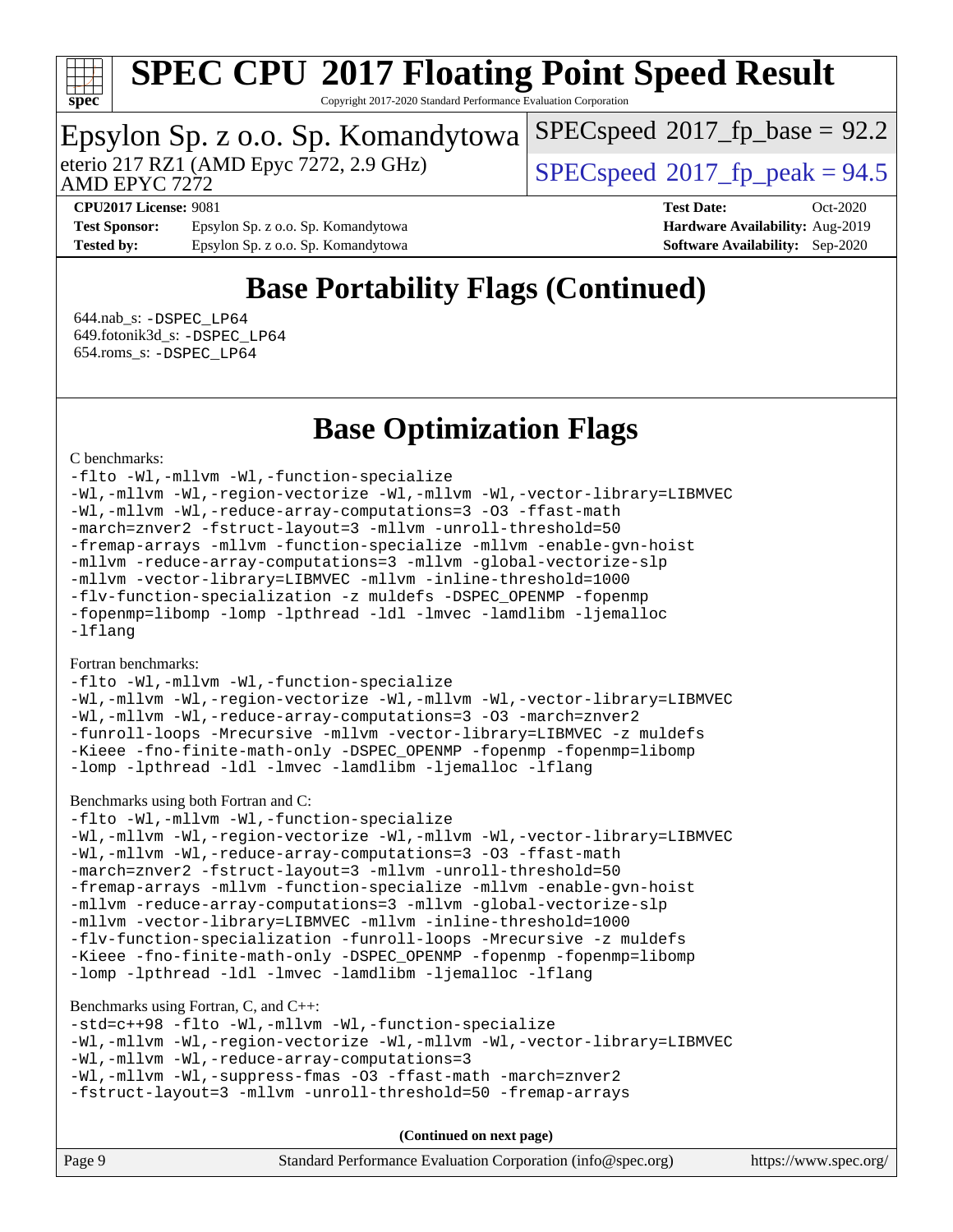

Copyright 2017-2020 Standard Performance Evaluation Corporation

### Epsylon Sp. z o.o. Sp. Komandytowa

AMD EPYC 7272

eterio 217 RZ1 (AMD Epyc 7272, 2.9 GHz)  $\text{SPEC speed}$  2017 fp\_peak = 94.5

 $SPECspeed^{\circledcirc}2017\_fp\_base = 92.2$  $SPECspeed^{\circledcirc}2017\_fp\_base = 92.2$ 

**[Test Sponsor:](http://www.spec.org/auto/cpu2017/Docs/result-fields.html#TestSponsor)** Epsylon Sp. z o.o. Sp. Komandytowa **[Hardware Availability:](http://www.spec.org/auto/cpu2017/Docs/result-fields.html#HardwareAvailability)** Aug-2019 **[Tested by:](http://www.spec.org/auto/cpu2017/Docs/result-fields.html#Testedby)** Epsylon Sp. z o.o. Sp. Komandytowa **[Software Availability:](http://www.spec.org/auto/cpu2017/Docs/result-fields.html#SoftwareAvailability)** Sep-2020

**[CPU2017 License:](http://www.spec.org/auto/cpu2017/Docs/result-fields.html#CPU2017License)** 9081 **[Test Date:](http://www.spec.org/auto/cpu2017/Docs/result-fields.html#TestDate)** Oct-2020

### **[Base Optimization Flags \(Continued\)](http://www.spec.org/auto/cpu2017/Docs/result-fields.html#BaseOptimizationFlags)**

[Benchmarks using Fortran, C, and C++](http://www.spec.org/auto/cpu2017/Docs/result-fields.html#BenchmarksusingFortranCandCXX) (continued):

[-mllvm -function-specialize](http://www.spec.org/cpu2017/results/res2020q4/cpu2017-20201026-24256.flags.html#user_CC_CXX_FCbase_F-function-specialize_233b3bdba86027f1b094368157e481c5bc59f40286dc25bfadc1858dcd5745c24fd30d5f188710db7fea399bcc9f44a80b3ce3aacc70a8870250c3ae5e1f35b8) [-mllvm -enable-gvn-hoist](http://www.spec.org/cpu2017/results/res2020q4/cpu2017-20201026-24256.flags.html#user_CC_CXX_FCbase_F-enable-gvn-hoist_e5856354646dd6ca1333a0ad99b817e4cf8932b91b82809fd8fd47ceff7b22a89eba5c98fd3e3fa5200368fd772cec3dd56abc3c8f7b655a71b9f9848dddedd5)

[-mllvm -reduce-array-computations=3](http://www.spec.org/cpu2017/results/res2020q4/cpu2017-20201026-24256.flags.html#user_CC_CXX_FCbase_F-reduce-array-computations_aceadb8604558b566e0e3a0d7a3c1533923dd1fa0889614e16288028922629a28d5695c24d3b3be4306b1e311c54317dfffe3a2e57fbcaabc737a1798de39145) [-mllvm -global-vectorize-slp](http://www.spec.org/cpu2017/results/res2020q4/cpu2017-20201026-24256.flags.html#user_CC_CXX_FCbase_F-global-vectorize-slp_a3935e8627af4ced727033b1ffd4db27f4d541a363d28d82bf4c2925fb3a0fd4115d6e42d13a2829f9e024d6608eb67a85cb49770f2da5c5ac8dbc737afad603)

[-mllvm -vector-library=LIBMVEC](http://www.spec.org/cpu2017/results/res2020q4/cpu2017-20201026-24256.flags.html#user_CC_CXX_FCbase_F-use-vector-library_e584e20b4f7ec96aa109254b65d8e01d864f3d68580371b9d93ed7c338191d4cfce20c3c864632264effc6bbe4c7c38153d02096a342ee92501c4a53204a7871) [-mllvm -inline-threshold=1000](http://www.spec.org/cpu2017/results/res2020q4/cpu2017-20201026-24256.flags.html#user_CC_CXX_FCbase_dragonegg-llvm-inline-threshold_b7832241b0a6397e4ecdbaf0eb7defdc10f885c2a282fa3240fdc99844d543fda39cf8a4a9dccf68cf19b5438ac3b455264f478df15da0f4988afa40d8243bab)

[-flv-function-specialization](http://www.spec.org/cpu2017/results/res2020q4/cpu2017-20201026-24256.flags.html#user_CC_CXX_FCbase_F-flv-function-specialization) [-mllvm -loop-unswitch-threshold=200000](http://www.spec.org/cpu2017/results/res2020q4/cpu2017-20201026-24256.flags.html#user_CC_CXX_FCbase_F-loop-unswitch-threshold_f9a82ae3270e55b5fbf79d0d96ee93606b73edbbe527d20b18b7bff1a3a146ad50cfc7454c5297978340ae9213029016a7d16221274d672d3f7f42ed25274e1d)

[-mllvm -unroll-threshold=100](http://www.spec.org/cpu2017/results/res2020q4/cpu2017-20201026-24256.flags.html#user_CC_CXX_FCbase_F-unroll-threshold_2755d0c78138845d361fa1543e3a063fffa198df9b3edf0cfb856bbc88a81e1769b12ac7a550c5d35197be55360db1a3f95a8d1304df999456cabf5120c45168) [-mllvm -enable-partial-unswitch](http://www.spec.org/cpu2017/results/res2020q4/cpu2017-20201026-24256.flags.html#user_CC_CXX_FCbase_F-enable-partial-unswitch_6e1c33f981d77963b1eaf834973128a7f33ce3f8e27f54689656697a35e89dcc875281e0e6283d043e32f367dcb605ba0e307a92e830f7e326789fa6c61b35d3)

[-funroll-loops](http://www.spec.org/cpu2017/results/res2020q4/cpu2017-20201026-24256.flags.html#user_CC_CXX_FCbase_aocc-unroll-loops) [-Mrecursive](http://www.spec.org/cpu2017/results/res2020q4/cpu2017-20201026-24256.flags.html#user_CC_CXX_FCbase_F-mrecursive_20a145d63f12d5750a899e17d4450b5b8b40330a9bb4af13688ca650e6fb30857bbbe44fb35cdbb895df6e5b2769de0a0d7659f51ff17acfbef6febafec4023f) [-z muldefs](http://www.spec.org/cpu2017/results/res2020q4/cpu2017-20201026-24256.flags.html#user_CC_CXX_FCbase_aocc-muldefs) [-Kieee](http://www.spec.org/cpu2017/results/res2020q4/cpu2017-20201026-24256.flags.html#user_CC_CXX_FCbase_F-kieee) [-fno-finite-math-only](http://www.spec.org/cpu2017/results/res2020q4/cpu2017-20201026-24256.flags.html#user_CC_CXX_FCbase_aocc-fno-finite-math-only)

[-DSPEC\\_OPENMP](http://www.spec.org/cpu2017/results/res2020q4/cpu2017-20201026-24256.flags.html#suite_CC_CXX_FCbase_DSPEC_OPENMP) [-fopenmp](http://www.spec.org/cpu2017/results/res2020q4/cpu2017-20201026-24256.flags.html#user_CC_CXX_FCbase_aocc-fopenmp) [-fopenmp=libomp](http://www.spec.org/cpu2017/results/res2020q4/cpu2017-20201026-24256.flags.html#user_CC_CXX_FCbase_aocc-fopenmp_3eb6ab80166bcc84161ff8c20c8d5bc344f88119f45620444596454f7d72e99b7a0ceefc2d1b4d190bd07306bbfdfc20f11f5a2dc69c9b03c72239f8406741c3) [-lomp](http://www.spec.org/cpu2017/results/res2020q4/cpu2017-20201026-24256.flags.html#user_CC_CXX_FCbase_F-lomp) [-lpthread](http://www.spec.org/cpu2017/results/res2020q4/cpu2017-20201026-24256.flags.html#user_CC_CXX_FCbase_F-lpthread) [-ldl](http://www.spec.org/cpu2017/results/res2020q4/cpu2017-20201026-24256.flags.html#user_CC_CXX_FCbase_F-ldl) [-lmvec](http://www.spec.org/cpu2017/results/res2020q4/cpu2017-20201026-24256.flags.html#user_CC_CXX_FCbase_F-lmvec) [-lamdlibm](http://www.spec.org/cpu2017/results/res2020q4/cpu2017-20201026-24256.flags.html#user_CC_CXX_FCbase_F-lamdlibm) [-ljemalloc](http://www.spec.org/cpu2017/results/res2020q4/cpu2017-20201026-24256.flags.html#user_CC_CXX_FCbase_jemalloc-lib) [-lflang](http://www.spec.org/cpu2017/results/res2020q4/cpu2017-20201026-24256.flags.html#user_CC_CXX_FCbase_F-lflang)

### **[Base Other Flags](http://www.spec.org/auto/cpu2017/Docs/result-fields.html#BaseOtherFlags)**

[C benchmarks](http://www.spec.org/auto/cpu2017/Docs/result-fields.html#Cbenchmarks): [-Wno-return-type](http://www.spec.org/cpu2017/results/res2020q4/cpu2017-20201026-24256.flags.html#user_CCbase_F-Waocc-no-return-type)

[Fortran benchmarks](http://www.spec.org/auto/cpu2017/Docs/result-fields.html#Fortranbenchmarks): [-Wno-return-type](http://www.spec.org/cpu2017/results/res2020q4/cpu2017-20201026-24256.flags.html#user_FCbase_F-Waocc-no-return-type)

[Benchmarks using both Fortran and C](http://www.spec.org/auto/cpu2017/Docs/result-fields.html#BenchmarksusingbothFortranandC): [-Wno-return-type](http://www.spec.org/cpu2017/results/res2020q4/cpu2017-20201026-24256.flags.html#user_CC_FCbase_F-Waocc-no-return-type)

[Benchmarks using Fortran, C, and C++:](http://www.spec.org/auto/cpu2017/Docs/result-fields.html#BenchmarksusingFortranCandCXX) [-Wno-return-type](http://www.spec.org/cpu2017/results/res2020q4/cpu2017-20201026-24256.flags.html#user_CC_CXX_FCbase_F-Waocc-no-return-type)

### **[Peak Compiler Invocation](http://www.spec.org/auto/cpu2017/Docs/result-fields.html#PeakCompilerInvocation)**

[C benchmarks](http://www.spec.org/auto/cpu2017/Docs/result-fields.html#Cbenchmarks): [clang](http://www.spec.org/cpu2017/results/res2020q4/cpu2017-20201026-24256.flags.html#user_CCpeak_clang-c)

[Fortran benchmarks](http://www.spec.org/auto/cpu2017/Docs/result-fields.html#Fortranbenchmarks): [flang](http://www.spec.org/cpu2017/results/res2020q4/cpu2017-20201026-24256.flags.html#user_FCpeak_flang)

[Benchmarks using both Fortran and C](http://www.spec.org/auto/cpu2017/Docs/result-fields.html#BenchmarksusingbothFortranandC): [flang](http://www.spec.org/cpu2017/results/res2020q4/cpu2017-20201026-24256.flags.html#user_CC_FCpeak_flang) [clang](http://www.spec.org/cpu2017/results/res2020q4/cpu2017-20201026-24256.flags.html#user_CC_FCpeak_clang-c)

[Benchmarks using Fortran, C, and C++:](http://www.spec.org/auto/cpu2017/Docs/result-fields.html#BenchmarksusingFortranCandCXX) [clang++](http://www.spec.org/cpu2017/results/res2020q4/cpu2017-20201026-24256.flags.html#user_CC_CXX_FCpeak_clang-cpp) [clang](http://www.spec.org/cpu2017/results/res2020q4/cpu2017-20201026-24256.flags.html#user_CC_CXX_FCpeak_clang-c) [flang](http://www.spec.org/cpu2017/results/res2020q4/cpu2017-20201026-24256.flags.html#user_CC_CXX_FCpeak_flang)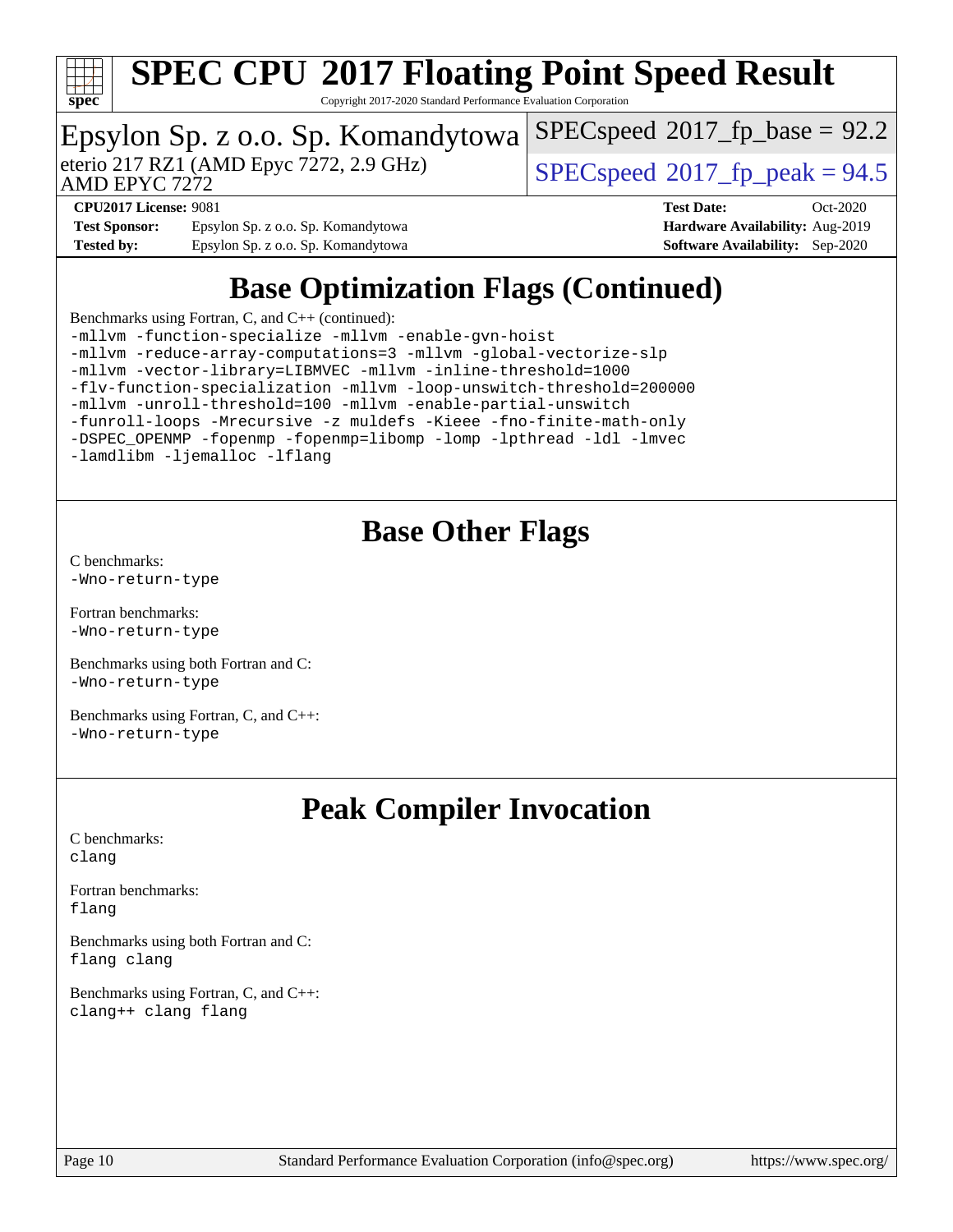

Copyright 2017-2020 Standard Performance Evaluation Corporation

### Epsylon Sp. z o.o. Sp. Komandytowa

AMD EPYC 7272

eterio 217 RZ1 (AMD Epyc 7272, 2.9 GHz)  $\left| \text{SPEC speed} \degree 2017 \text{ fp peak} = 94.5 \right|$ 

 $SPECspeed^{\circledcirc}2017$  $SPECspeed^{\circledcirc}2017$  fp base = 92.2

**[Test Sponsor:](http://www.spec.org/auto/cpu2017/Docs/result-fields.html#TestSponsor)** Epsylon Sp. z o.o. Sp. Komandytowa **[Hardware Availability:](http://www.spec.org/auto/cpu2017/Docs/result-fields.html#HardwareAvailability)** Aug-2019 **[Tested by:](http://www.spec.org/auto/cpu2017/Docs/result-fields.html#Testedby)** Epsylon Sp. z o.o. Sp. Komandytowa **[Software Availability:](http://www.spec.org/auto/cpu2017/Docs/result-fields.html#SoftwareAvailability)** Sep-2020

**[CPU2017 License:](http://www.spec.org/auto/cpu2017/Docs/result-fields.html#CPU2017License)** 9081 **[Test Date:](http://www.spec.org/auto/cpu2017/Docs/result-fields.html#TestDate)** Oct-2020

### **[Peak Portability Flags](http://www.spec.org/auto/cpu2017/Docs/result-fields.html#PeakPortabilityFlags)**

Same as Base Portability Flags

### **[Peak Optimization Flags](http://www.spec.org/auto/cpu2017/Docs/result-fields.html#PeakOptimizationFlags)**

[C benchmarks](http://www.spec.org/auto/cpu2017/Docs/result-fields.html#Cbenchmarks):

 $619.$ lbm\_s: basepeak = yes

```
 638.imagick_s: -flto -Wl,-mllvm -Wl,-function-specialize
-Wl,-mllvm -Wl,-region-vectorize
-Wl,-mllvm -Wl,-vector-library=LIBMVEC
-Wl,-mllvm -Wl,-reduce-array-computations=3 -Ofast
-march=znver2 -mno-sse4a -fstruct-layout=5
-mllvm -vectorize-memory-aggressively
-mllvm -function-specialize -mllvm -enable-gvn-hoist
-mllvm -unroll-threshold=50 -fremap-arrays
-mllvm -vector-library=LIBMVEC
-mllvm -reduce-array-computations=3
-mllvm -global-vectorize-slp -mllvm -inline-threshold=1000
-flv-function-specialization -DSPEC_OPENMP -fopenmp
-lmvec -lamdlibm -fopenmp=libomp -lomp -lpthread -ldl
-ljemalloc -lflang
 644.nab_s: Same as 638.imagick_s
Fortran benchmarks: 
603.bwaves s: basepeak = yes
 649.fotonik3d_s: -flto -Wl,-mllvm -Wl,-function-specialize
-Wl,-mllvm -Wl,-region-vectorize
-Wl,-mllvm -Wl,-vector-library=LIBMVEC
-Wl,-mllvm -Wl,-reduce-array-computations=3 -O3
-march=znver2 -funroll-loops -Mrecursive
-mllvm -vector-library=LIBMVEC -Kieee
-fno-finite-math-only -DSPEC_OPENMP -fopenmp
-fopenmp=libomp -lomp -lpthread -ldl -lmvec -lamdlibm
-ljemalloc -lflang
 654.roms_s: -flto -Wl,-mllvm -Wl,-function-specialize
-Wl,-mllvm -Wl,-region-vectorize
-Wl,-mllvm -Wl,-vector-library=LIBMVEC
-Wl,-mllvm -Wl,-reduce-array-computations=3
-Wl,-mllvm -Wl,-enable-X86-prefetching -O3 -march=znver2
                                    (Continued on next page)
```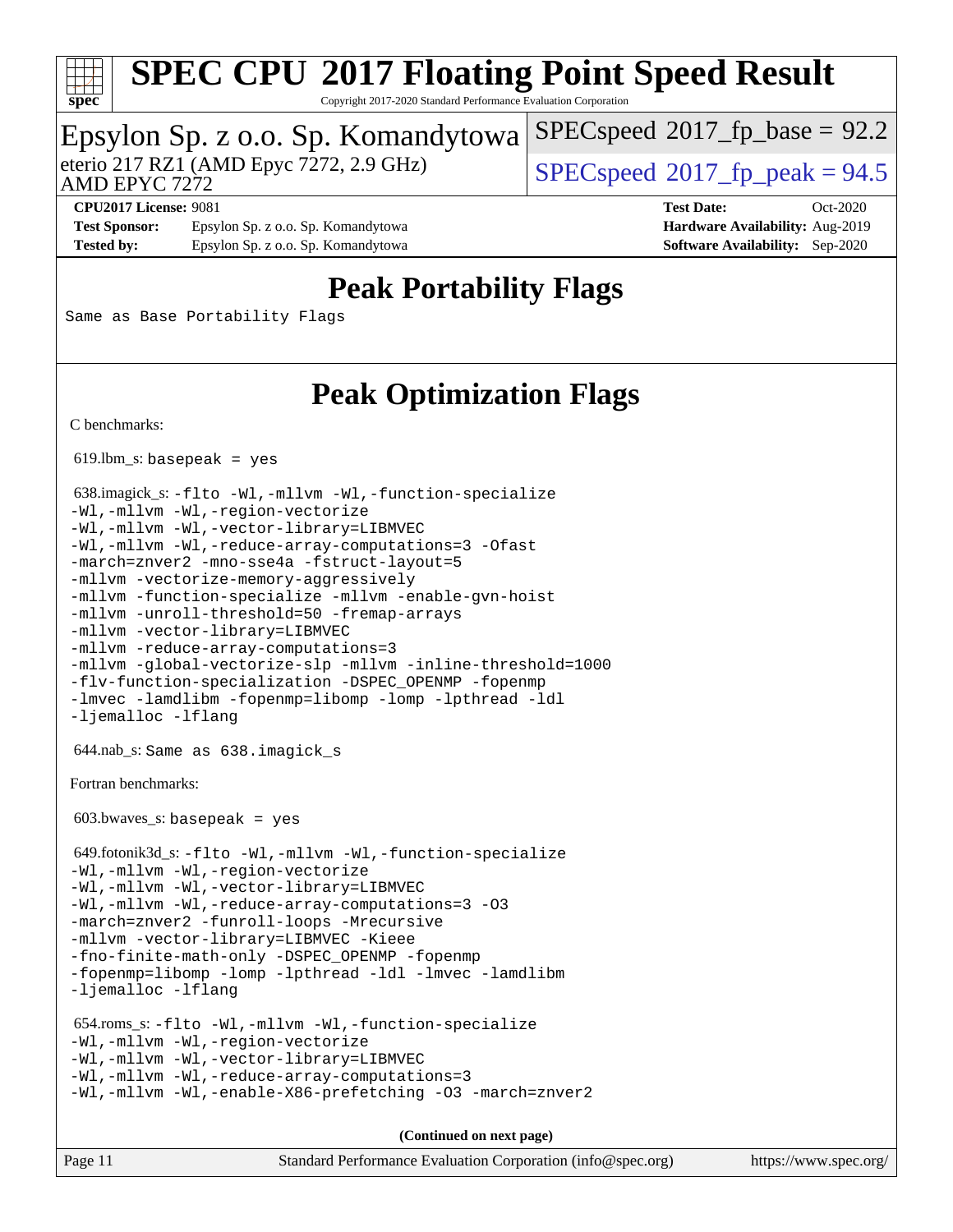

Copyright 2017-2020 Standard Performance Evaluation Corporation

### Epsylon Sp. z o.o. Sp. Komandytowa

eterio 217 RZ1 (AMD Epyc 7272, 2.9 GHz)  $\left| \text{SPEC speed} \degree 2017 \text{ fp peak} = 94.5 \right|$ 

 $SPECspeed^{\circledcirc}2017\_fp\_base = 92.2$  $SPECspeed^{\circledcirc}2017\_fp\_base = 92.2$ 

AMD EPYC 7272

**[CPU2017 License:](http://www.spec.org/auto/cpu2017/Docs/result-fields.html#CPU2017License)** 9081 **[Test Date:](http://www.spec.org/auto/cpu2017/Docs/result-fields.html#TestDate)** Oct-2020 **[Test Sponsor:](http://www.spec.org/auto/cpu2017/Docs/result-fields.html#TestSponsor)** Epsylon Sp. z o.o. Sp. Komandytowa **[Hardware Availability:](http://www.spec.org/auto/cpu2017/Docs/result-fields.html#HardwareAvailability)** Aug-2019 **[Tested by:](http://www.spec.org/auto/cpu2017/Docs/result-fields.html#Testedby)** Epsylon Sp. z o.o. Sp. Komandytowa **[Software Availability:](http://www.spec.org/auto/cpu2017/Docs/result-fields.html#SoftwareAvailability)** Sep-2020

## **[Peak Optimization Flags \(Continued\)](http://www.spec.org/auto/cpu2017/Docs/result-fields.html#PeakOptimizationFlags)**

654.roms\_s (continued):

[-funroll-loops](http://www.spec.org/cpu2017/results/res2020q4/cpu2017-20201026-24256.flags.html#user_peakFOPTIMIZE654_roms_s_aocc-unroll-loops) [-Mrecursive](http://www.spec.org/cpu2017/results/res2020q4/cpu2017-20201026-24256.flags.html#user_peakFOPTIMIZE654_roms_s_F-mrecursive_20a145d63f12d5750a899e17d4450b5b8b40330a9bb4af13688ca650e6fb30857bbbe44fb35cdbb895df6e5b2769de0a0d7659f51ff17acfbef6febafec4023f) [-mllvm -vector-library=LIBMVEC](http://www.spec.org/cpu2017/results/res2020q4/cpu2017-20201026-24256.flags.html#user_peakFOPTIMIZE654_roms_s_F-use-vector-library_e584e20b4f7ec96aa109254b65d8e01d864f3d68580371b9d93ed7c338191d4cfce20c3c864632264effc6bbe4c7c38153d02096a342ee92501c4a53204a7871) [-Kieee](http://www.spec.org/cpu2017/results/res2020q4/cpu2017-20201026-24256.flags.html#user_peakEXTRA_FFLAGS654_roms_s_F-kieee) [-fno-finite-math-only](http://www.spec.org/cpu2017/results/res2020q4/cpu2017-20201026-24256.flags.html#user_peakEXTRA_FFLAGS654_roms_s_aocc-fno-finite-math-only) [-DSPEC\\_OPENMP](http://www.spec.org/cpu2017/results/res2020q4/cpu2017-20201026-24256.flags.html#suite_peakEXTRA_OPTIMIZE654_roms_s_DSPEC_OPENMP) [-fopenmp](http://www.spec.org/cpu2017/results/res2020q4/cpu2017-20201026-24256.flags.html#user_peakEXTRA_OPTIMIZE654_roms_s_aocc-fopenmp) [-fopenmp=libomp](http://www.spec.org/cpu2017/results/res2020q4/cpu2017-20201026-24256.flags.html#user_peakEXTRA_LIBS654_roms_s_aocc-fopenmp_3eb6ab80166bcc84161ff8c20c8d5bc344f88119f45620444596454f7d72e99b7a0ceefc2d1b4d190bd07306bbfdfc20f11f5a2dc69c9b03c72239f8406741c3) [-lomp](http://www.spec.org/cpu2017/results/res2020q4/cpu2017-20201026-24256.flags.html#user_peakEXTRA_LIBS654_roms_s_F-lomp) [-lpthread](http://www.spec.org/cpu2017/results/res2020q4/cpu2017-20201026-24256.flags.html#user_peakEXTRA_LIBS654_roms_s_F-lpthread) [-ldl](http://www.spec.org/cpu2017/results/res2020q4/cpu2017-20201026-24256.flags.html#user_peakEXTRA_LIBS654_roms_s_F-ldl) [-lmvec](http://www.spec.org/cpu2017/results/res2020q4/cpu2017-20201026-24256.flags.html#user_peakEXTRA_FLIBSEXTRA_LIBS654_roms_s_F-lmvec) [-lamdlibm](http://www.spec.org/cpu2017/results/res2020q4/cpu2017-20201026-24256.flags.html#user_peakEXTRA_FLIBSEXTRA_LIBS654_roms_s_F-lamdlibm) [-ljemalloc](http://www.spec.org/cpu2017/results/res2020q4/cpu2017-20201026-24256.flags.html#user_peakEXTRA_LIBS654_roms_s_jemalloc-lib) [-lflang](http://www.spec.org/cpu2017/results/res2020q4/cpu2017-20201026-24256.flags.html#user_peakEXTRA_LIBS654_roms_s_F-lflang)

[Benchmarks using both Fortran and C](http://www.spec.org/auto/cpu2017/Docs/result-fields.html#BenchmarksusingbothFortranandC):

 $621.wrf$  s: basepeak = yes

 $627.cam4_s$ : basepeak = yes

 628.pop2\_s: [-flto](http://www.spec.org/cpu2017/results/res2020q4/cpu2017-20201026-24256.flags.html#user_peakCOPTIMIZEFOPTIMIZELDFLAGS628_pop2_s_aocc-flto) [-Wl,-mllvm -Wl,-function-specialize](http://www.spec.org/cpu2017/results/res2020q4/cpu2017-20201026-24256.flags.html#user_peakLDFLAGS628_pop2_s_F-function-specialize_7e7e661e57922243ee67c9a1251cb8910e607325179a0ce7f2884e09a6f5d4a5ef0ae4f37e8a2a11c95fc48e931f06dc2b6016f14b511fcb441e048bef1b065a) [-Wl,-mllvm -Wl,-region-vectorize](http://www.spec.org/cpu2017/results/res2020q4/cpu2017-20201026-24256.flags.html#user_peakLDFLAGS628_pop2_s_F-region-vectorize_fb6c6b5aa293c88efc6c7c2b52b20755e943585b1fe8658c35afef78727fff56e1a56891413c30e36b8e2a6f9a71126986319243e80eb6110b78b288f533c52b) [-Wl,-mllvm -Wl,-vector-library=LIBMVEC](http://www.spec.org/cpu2017/results/res2020q4/cpu2017-20201026-24256.flags.html#user_peakLDFLAGS628_pop2_s_F-use-vector-library_0a14b27fae317f283640384a31f7bfcc2bd4c1d0b5cfc618a3a430800c9b20217b00f61303eff223a3251b4f06ffbc9739dc5296db9d1fbb9ad24a3939d86d66) [-Wl,-mllvm -Wl,-reduce-array-computations=3](http://www.spec.org/cpu2017/results/res2020q4/cpu2017-20201026-24256.flags.html#user_peakLDFLAGS628_pop2_s_F-reduce-array-computations_b882aefe7a5dda4e33149f6299762b9a720dace3e498e13756f4c04e5a19edf5315c1f3993de2e61ec41e8c206231f84e05da7040e1bb5d69ba27d10a12507e4) [-Ofast](http://www.spec.org/cpu2017/results/res2020q4/cpu2017-20201026-24256.flags.html#user_peakCOPTIMIZE628_pop2_s_aocc-Ofast) [-march=znver2](http://www.spec.org/cpu2017/results/res2020q4/cpu2017-20201026-24256.flags.html#user_peakCOPTIMIZEFOPTIMIZE628_pop2_s_aocc-march_3e2e19cff2eeef60c5d90b059483627c9ea47eca6d66670dbd53f9185f6439e27eb5e104cf773e9e8ab18c8842ce63e461a3e948d0214bd567ef3ade411bf467) [-mno-sse4a](http://www.spec.org/cpu2017/results/res2020q4/cpu2017-20201026-24256.flags.html#user_peakCOPTIMIZE628_pop2_s_F-mno-sse4a) [-fstruct-layout=5](http://www.spec.org/cpu2017/results/res2020q4/cpu2017-20201026-24256.flags.html#user_peakCOPTIMIZE628_pop2_s_F-struct-layout_0de9d3561e9f54a54e0843cce081bd13a08ab3e9a82696f3346606c2e11360c37113781019b02fa128d9f650e68f1ffd209bab5c3a026c1ad23e4e7f60646b23) [-mllvm -vectorize-memory-aggressively](http://www.spec.org/cpu2017/results/res2020q4/cpu2017-20201026-24256.flags.html#user_peakCOPTIMIZE628_pop2_s_F-vectorize-memory-aggressively_24b72a4417f50ade9e698c5b3bed87ab456cc6fc8ec6439480cb84f36ad6a3975af6e87206dea402e3871a1464ff3d60bc798e0250f330177ba629a260df1857) [-mllvm -function-specialize](http://www.spec.org/cpu2017/results/res2020q4/cpu2017-20201026-24256.flags.html#user_peakCOPTIMIZE628_pop2_s_F-function-specialize_233b3bdba86027f1b094368157e481c5bc59f40286dc25bfadc1858dcd5745c24fd30d5f188710db7fea399bcc9f44a80b3ce3aacc70a8870250c3ae5e1f35b8) [-mllvm -enable-gvn-hoist](http://www.spec.org/cpu2017/results/res2020q4/cpu2017-20201026-24256.flags.html#user_peakCOPTIMIZE628_pop2_s_F-enable-gvn-hoist_e5856354646dd6ca1333a0ad99b817e4cf8932b91b82809fd8fd47ceff7b22a89eba5c98fd3e3fa5200368fd772cec3dd56abc3c8f7b655a71b9f9848dddedd5) [-mllvm -unroll-threshold=50](http://www.spec.org/cpu2017/results/res2020q4/cpu2017-20201026-24256.flags.html#user_peakCOPTIMIZE628_pop2_s_F-unroll-threshold_458874500b2c105d6d5cb4d7a611c40e2b16e9e3d26b355fea72d644c3673b4de4b3932662f0ed3dbec75c491a13da2d2ca81180bd779dc531083ef1e1e549dc) [-fremap-arrays](http://www.spec.org/cpu2017/results/res2020q4/cpu2017-20201026-24256.flags.html#user_peakCOPTIMIZE628_pop2_s_F-fremap-arrays) [-mllvm -vector-library=LIBMVEC](http://www.spec.org/cpu2017/results/res2020q4/cpu2017-20201026-24256.flags.html#user_peakCOPTIMIZEFOPTIMIZE628_pop2_s_F-use-vector-library_e584e20b4f7ec96aa109254b65d8e01d864f3d68580371b9d93ed7c338191d4cfce20c3c864632264effc6bbe4c7c38153d02096a342ee92501c4a53204a7871) [-mllvm -reduce-array-computations=3](http://www.spec.org/cpu2017/results/res2020q4/cpu2017-20201026-24256.flags.html#user_peakCOPTIMIZE628_pop2_s_F-reduce-array-computations_aceadb8604558b566e0e3a0d7a3c1533923dd1fa0889614e16288028922629a28d5695c24d3b3be4306b1e311c54317dfffe3a2e57fbcaabc737a1798de39145) [-mllvm -global-vectorize-slp](http://www.spec.org/cpu2017/results/res2020q4/cpu2017-20201026-24256.flags.html#user_peakCOPTIMIZE628_pop2_s_F-global-vectorize-slp_a3935e8627af4ced727033b1ffd4db27f4d541a363d28d82bf4c2925fb3a0fd4115d6e42d13a2829f9e024d6608eb67a85cb49770f2da5c5ac8dbc737afad603) [-mllvm -inline-threshold=1000](http://www.spec.org/cpu2017/results/res2020q4/cpu2017-20201026-24256.flags.html#user_peakCOPTIMIZE628_pop2_s_dragonegg-llvm-inline-threshold_b7832241b0a6397e4ecdbaf0eb7defdc10f885c2a282fa3240fdc99844d543fda39cf8a4a9dccf68cf19b5438ac3b455264f478df15da0f4988afa40d8243bab) [-flv-function-specialization](http://www.spec.org/cpu2017/results/res2020q4/cpu2017-20201026-24256.flags.html#user_peakCOPTIMIZE628_pop2_s_F-flv-function-specialization) [-O3](http://www.spec.org/cpu2017/results/res2020q4/cpu2017-20201026-24256.flags.html#user_peakFOPTIMIZE628_pop2_s_F-O3) [-funroll-loops](http://www.spec.org/cpu2017/results/res2020q4/cpu2017-20201026-24256.flags.html#user_peakFOPTIMIZE628_pop2_s_aocc-unroll-loops) [-Mrecursive](http://www.spec.org/cpu2017/results/res2020q4/cpu2017-20201026-24256.flags.html#user_peakFOPTIMIZE628_pop2_s_F-mrecursive_20a145d63f12d5750a899e17d4450b5b8b40330a9bb4af13688ca650e6fb30857bbbe44fb35cdbb895df6e5b2769de0a0d7659f51ff17acfbef6febafec4023f) [-Kieee](http://www.spec.org/cpu2017/results/res2020q4/cpu2017-20201026-24256.flags.html#user_peakEXTRA_FFLAGS628_pop2_s_F-kieee) [-fno-finite-math-only](http://www.spec.org/cpu2017/results/res2020q4/cpu2017-20201026-24256.flags.html#user_peakEXTRA_FFLAGS628_pop2_s_aocc-fno-finite-math-only) [-DSPEC\\_OPENMP](http://www.spec.org/cpu2017/results/res2020q4/cpu2017-20201026-24256.flags.html#suite_peakEXTRA_OPTIMIZE628_pop2_s_DSPEC_OPENMP) [-fopenmp](http://www.spec.org/cpu2017/results/res2020q4/cpu2017-20201026-24256.flags.html#user_peakEXTRA_OPTIMIZE628_pop2_s_aocc-fopenmp) [-fopenmp=libomp](http://www.spec.org/cpu2017/results/res2020q4/cpu2017-20201026-24256.flags.html#user_peakEXTRA_LIBS628_pop2_s_aocc-fopenmp_3eb6ab80166bcc84161ff8c20c8d5bc344f88119f45620444596454f7d72e99b7a0ceefc2d1b4d190bd07306bbfdfc20f11f5a2dc69c9b03c72239f8406741c3) [-lomp](http://www.spec.org/cpu2017/results/res2020q4/cpu2017-20201026-24256.flags.html#user_peakEXTRA_LIBS628_pop2_s_F-lomp) [-lpthread](http://www.spec.org/cpu2017/results/res2020q4/cpu2017-20201026-24256.flags.html#user_peakEXTRA_LIBS628_pop2_s_F-lpthread) [-ldl](http://www.spec.org/cpu2017/results/res2020q4/cpu2017-20201026-24256.flags.html#user_peakEXTRA_LIBS628_pop2_s_F-ldl) [-lmvec](http://www.spec.org/cpu2017/results/res2020q4/cpu2017-20201026-24256.flags.html#user_peakEXTRA_FLIBSEXTRA_LIBS628_pop2_s_F-lmvec) [-lamdlibm](http://www.spec.org/cpu2017/results/res2020q4/cpu2017-20201026-24256.flags.html#user_peakEXTRA_FLIBSEXTRA_LIBS628_pop2_s_F-lamdlibm) [-ljemalloc](http://www.spec.org/cpu2017/results/res2020q4/cpu2017-20201026-24256.flags.html#user_peakEXTRA_LIBS628_pop2_s_jemalloc-lib) [-lflang](http://www.spec.org/cpu2017/results/res2020q4/cpu2017-20201026-24256.flags.html#user_peakEXTRA_LIBS628_pop2_s_F-lflang)

[Benchmarks using Fortran, C, and C++:](http://www.spec.org/auto/cpu2017/Docs/result-fields.html#BenchmarksusingFortranCandCXX)

 $607.cactuBSSN_s$ : basepeak = yes

**[Peak Other Flags](http://www.spec.org/auto/cpu2017/Docs/result-fields.html#PeakOtherFlags)**

[C benchmarks](http://www.spec.org/auto/cpu2017/Docs/result-fields.html#Cbenchmarks): [-Wno-return-type](http://www.spec.org/cpu2017/results/res2020q4/cpu2017-20201026-24256.flags.html#user_CCpeak_F-Waocc-no-return-type)

[Fortran benchmarks](http://www.spec.org/auto/cpu2017/Docs/result-fields.html#Fortranbenchmarks): [-Wno-return-type](http://www.spec.org/cpu2017/results/res2020q4/cpu2017-20201026-24256.flags.html#user_FCpeak_F-Waocc-no-return-type)

[Benchmarks using both Fortran and C](http://www.spec.org/auto/cpu2017/Docs/result-fields.html#BenchmarksusingbothFortranandC): [-Wno-return-type](http://www.spec.org/cpu2017/results/res2020q4/cpu2017-20201026-24256.flags.html#user_CC_FCpeak_F-Waocc-no-return-type)

**(Continued on next page)**